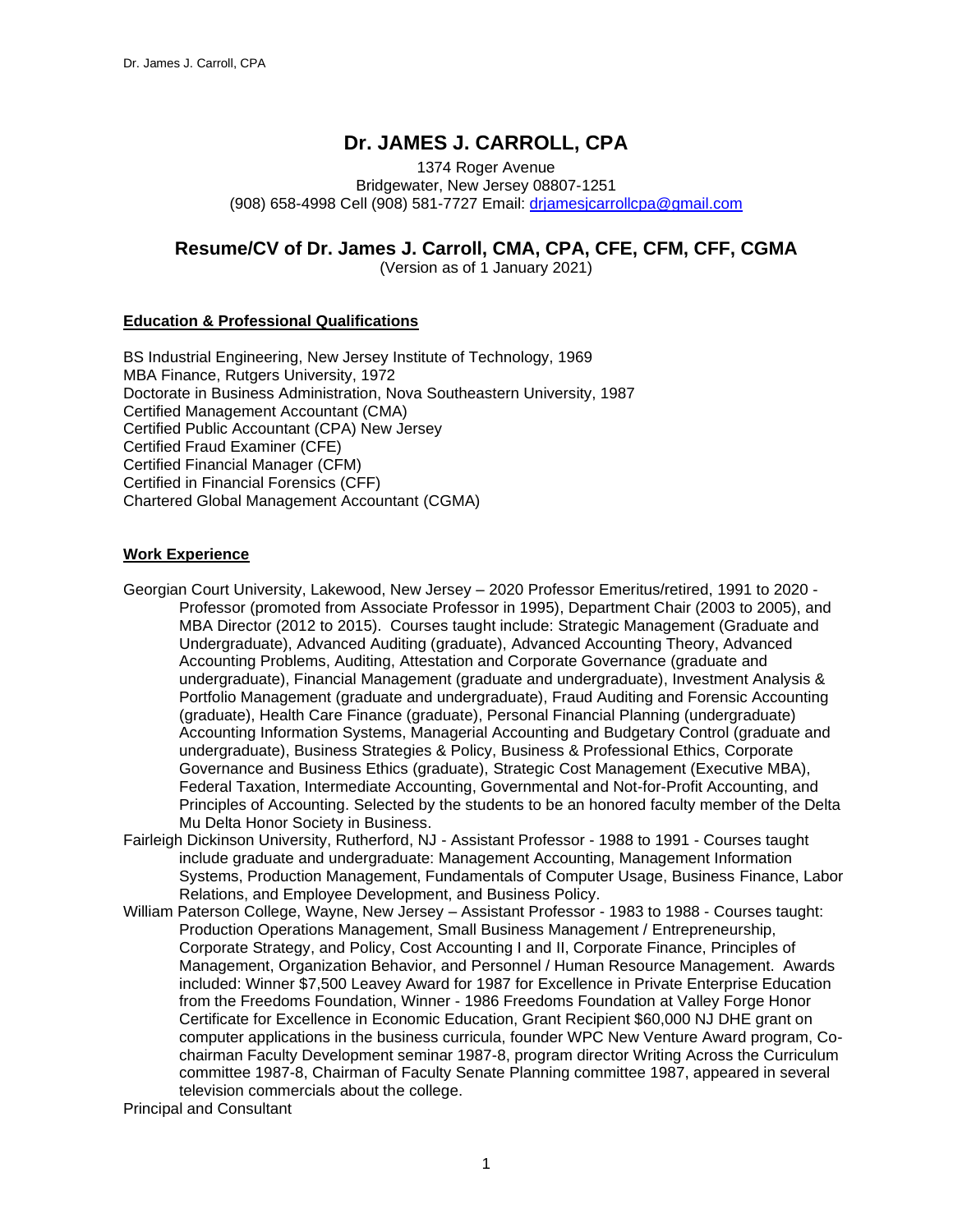Dr. James J, Carroll, CPA - selected assignments 1982 and continuing Principal and Director of Instruction Accounting Educators – a continuing education provider - 2005 and continuing Manager - Financial Planning and Analysis/Group Controller Honeywell Corporation (then called Allied - Signal Inc.) - 1980-1982 Controller and Treasurer Sandvik Conveyor, Inc. - 1979-1980 Manager - Financial Analysis & Cost Accounting Worthington Pump Corporation - 1976-1979 Assistant Group Controller Engelhard Corporation - 1973-1976 Management Consultant Deloitte (then called Touché Ross) - 1972-1973

## **Samples of Proprietary Research Studies and Related Activities**

Expert Witness in legal matters to determine the economic consequences of commercial, industrial, and personal incidents, accidents, and proposed activities. Activities include researching the matter, gathering financial, demographic, and socio-economic data, preparing, issuing, and defending reports/opinions for plaintiff and defense positions, advising during discovery, deposition appearances, testifying in State and Federal courtrooms. Clients include large and small law firms, businesses, individuals, and insurance and financial service companies. Areas of study include product liability, stock and option valuation, wrongful termination of employment, divorce/child support, industrial and commercial accidents, wrongful death, and hedonic damages. Reports issued include:

Leone v. Yannuzzi, et al., for Enright, Lenney & McGrath, West Orange, New Jersey, June 1988.

Shirley v. GAF Corp., for Orbe, Nugent, Collins & Darcy, Ridgewood, New Jersey, June 1988.

- Shirley v. GAF Corp. (extended), for Orbe, Nugent, Collins & Darcy, Ridgewood, New Jersey, October 1988.
- Shirley v. GAF Corp. (updated), for Orbe, Nugent, Collins & Darcy, Ridgewood, New Jersey, October 1988.
- Wiggins v. Sanford Rose, for Weiss, Healey & Rea, Mt. Laurel, New Jersey, November 1988.

Starr v. Kamatoy, for Orlovsky, Moody & Gabrysiak, Eatontown, New Jersey, December 1988.

Kriegsteen v. Muldoon, et al., for Richard A. Amdur, Oakhurst, New Jersey, June 1989.

Palko v. Binks, et al., for George Matteo Jr., Laurel Springs, New Jersey, January 1989.

- Michelson v. Prime Management Company, for A. J. Fusco, Passaic, New Jersey, January 1990.
- Kelly v. Northern Engineering, for Stief, Waite, Gross, Sagoskin & Gilman, Newtown, Pennsylvania, January 1991.

Great American Meat & Seafood v. H&H Purveyors, et al., for Edward G. O'Byrne, Totowa, New Jersey, March 1991.

American Business Academy v. Melone, for Chase & Chase, Hackensack, New Jersey, June 1991. Nutter v. Louie's Inn et al., Greenberg & Margolis, Atlantic City, New Jersey, August 1991.

David Bassinder et al. v. Ric-Cic, Gerald F. Herrmann, Toms River, New Jersey, January 1992.

Thermal Chek v. Wegoma, Matteo & Cuneo, Moorestown, New Jersey, March 1992.

- Samuel Tilles, Inc. v. Henry's Playland, Inc., Gerald F. Herrmann, Toms River, New Jersey, April 1992.
- Bassinder et al. v. Jenkinsons et al., Novins York Pentony, Toms River & Gerald F. Herrmann, Toms River, June 1992.
- Novacovici v. Brereton, Martin K. Indik, Princeton, New Jersey, June 1992.
- Van Ysseldyk v. Zabarsky Citta et al., John C. Burley, Leonia, New Jersey, July 1992.
- Theodore Burnett v. Garlock Equipment Corporation, Richard H. Theile, Somerville, New Jersey, July 1992.
- Gern, Dunetz, Davison & Weinstein, Esqs. v. Greenspoon, John Burley, Leonia, New Jersey, August 1992.

Simon v. Atlantic Employees, K. Ruth Larson, Edison, New Jersey, September 1992.

Commodity & Spice, Inc., v. K & K of Central Jersey, Inc. et al., Santoro & Santoro, September 1992.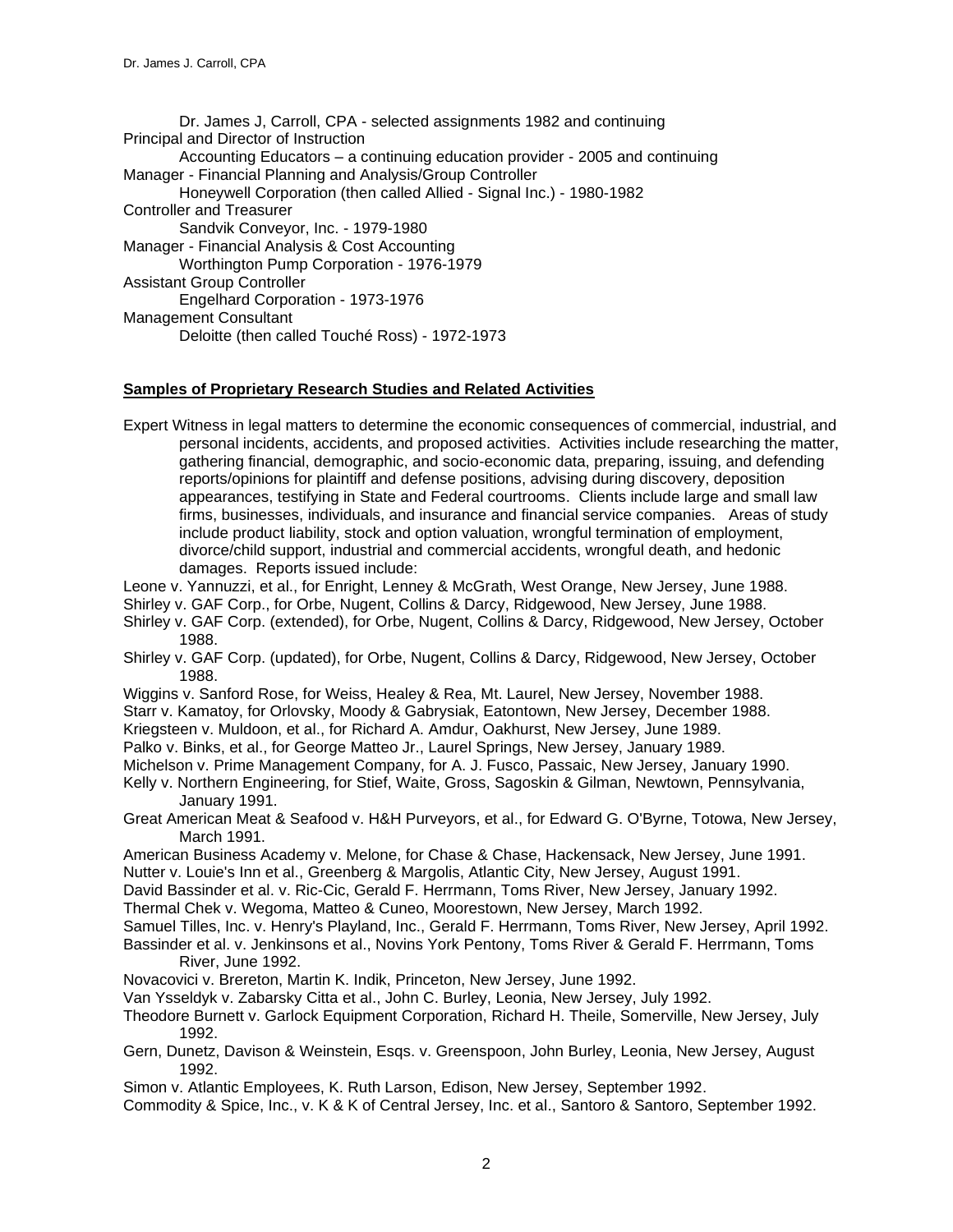Heiser v. Doe et al, Gebhardt & Keifer, Clinton, New Jersey, October 1992.

Elaine Smith, et al. v. Spruce Spiral Associates et al., Addas & Potenza, Jersey City, October 1992.

Prowker v. Bass Transportation Company, Inc., John Weinhofer, Flemington, New Jersey, November 1992.

Evo C. Antonini v. Seymour Chase et. al., Milton Diamond, November 1992.

Krachun v. City of Manville, John Gross, Somerville, New Jersey, January 1993.

Ferrari v. UIM/CIGNA Insurance Companies, Marc M. Kaye, Livingston, New Jersey, January 1993.

Denise Zube v. Harold Ritvo et al., John Burley, Leonia, New Jersey, January 1993.

Vincent Chudy v. W.T. Billard, et als, Richard H. Theile, Somerville, New Jersey, February 1993.

Richard DiLullo, et al. vs. Ronald W. Bronstein, et als, Richard H. Theile, Somerville, New Jersey, June 1993.

Gern, Dunetz, Davison & Weinstein, Esqs. v. Greenspoon, John Burley, Leonia, New Jersey, June 1993.

Thorpe v. International House of Pancakes, et al., Donington Karcher Leroe Salmond Luongo & Ronan, Edison, New Jersey, July 1993.

Massaro v. UIM, O'Malley & Surman, Bricktown, New Jersey, August 1993.

Philomena M. Mazyk v. AT&T, Richard H. Theile, Somerville, New Jersey, September 1993.

Doreen Martin v. Prudential, Raymond E. Murphy Jr. Esq., Englewood, New Jersey, October 1993.

Jack Serratelli v. J.P.D., Inc., Thomas S. McNamara, Princeton, New Jersey, October 1993.

Himmelwright v. Stern Steiger et al., Hilton Stein, Montville, New Jersey, January 1994.

Sugleris v. Ricci, Karim Arzadi, Perth Amboy, New Jersey, February 1994.

Extended Technologies vs. Elexor, Lewis Freimark, Hoboken, New Jersey, February 1994.

Walker v. GAB Business Services, Roberts & Finger, Parsippany, New Jersey, March 1994.

Winkler v. GAB Business Services, Roberts & Finger, Parsippany, New Jersey, March 1994. Denise Zube v. Robert Zube, Pro Se, April 1994.

Neubert v. Bayshore Painting, Amdur Boyle Maggs & McDermott, Oakhurst, New Jersey, June 1994. Emmis Broadcasting vs. Medical Control Center, John C. Burley, Leonia, New Jersey, June 1994. Baker v. Lilly W. Gonzalez, M.D., McGlynn Reed Hense & Pecora, Point Pleasant, June 1994. Allen v. Allen, Howes & Howes, Raritan, New Jersey, July 1994.

Kenneth Osberg v. Exxon Corporation et al., John C. Burley, Leonia, New Jersey, July 1994.

Goldsman et al. v. Prudential Bache et al., Floyd C. Goldsman, East Orange, New Jersey, August 1994. Rojas v. Stednitz, Victor M. Covelli, Belmar, New Jersey, September 1994.

Charles D. Lott v. Susan J. Burns and E. M. Haynes, Inc., Psak & Parker, Middlesex, New Jersey, September 1994.

Orozco v. Toshiba, (economic issues) Ronald Wm. Spevack, Woodbridge, New Jersey, October 1994. Orozco v. Toshiba, (management issues) Ronald Wm. Spevack, Woodbridge, New Jersey, October 1994.

Effenberger v. Rubino et al, Frank P. Marano, West Orange, New Jersey, November 1994.

Crespo v. Butler, Antonio L. Cruz, Perth Amboy, New Jersey, December 1994.

Lira v. City of Passaic et al., Edward G. O'Byrne, Totowa, New Jersey, January 1995.

Charles D. Lott v. Susan J. Burns and E. M. Haynes, Inc., (extended) Psak & Parker, Middlesex, New Jersey, February 1995.

Napoleon et al. v. Johnson et al., Edward G. O'Byrne, Totowa, New Jersey, March 1995.

Calleo v. Phillips Lighting, Ronald Wm. Spevack, Woodbridge, New Jersey, March 1995.

Gunther v. Zambon, Michael F. Chiarella, Red Bank, New Jersey, April 1995.

DeRose v. Jones, Psak & Parker, Middlesex, New Jersey, April 1995.

Bedrosian v. Smith, Samuel L. Peluso, Long Branch, New Jersey, May 1995.

Karabinchak v. Rodriquez, Samuel L. Peluso, Long Branch, New Jersey, June 1995.

- DeCarlo v. Irvington Board of Education, Christopher M. Hartwyk, South Orange, New Jersey, June 1995.
- Burggraf v. Jardine, Edward G. O'Byrne, Totowa, New Jersey, July 1995.

Horn v. JFK Medical et al., Ronald Wm. Spevack, Woodbridge, New Jersey, July 1995.

Taylor v. New Jersey Economic Development, Gerald P. Scala, Point Pleasant, New Jersey, July 1995.

Lowe v. Wills Equipment, Roeber & Stonehill, Forked River, New Jersey, July 1995.

Weston v. Precision Vision, Edward G. O'Byrne, Totowa, New Jersey, August 1995.

Frost v. Brenner et al., Frederick L. Woeckener, Hyde Park, Vermont, and Hoboken, New Jersey, August 1995.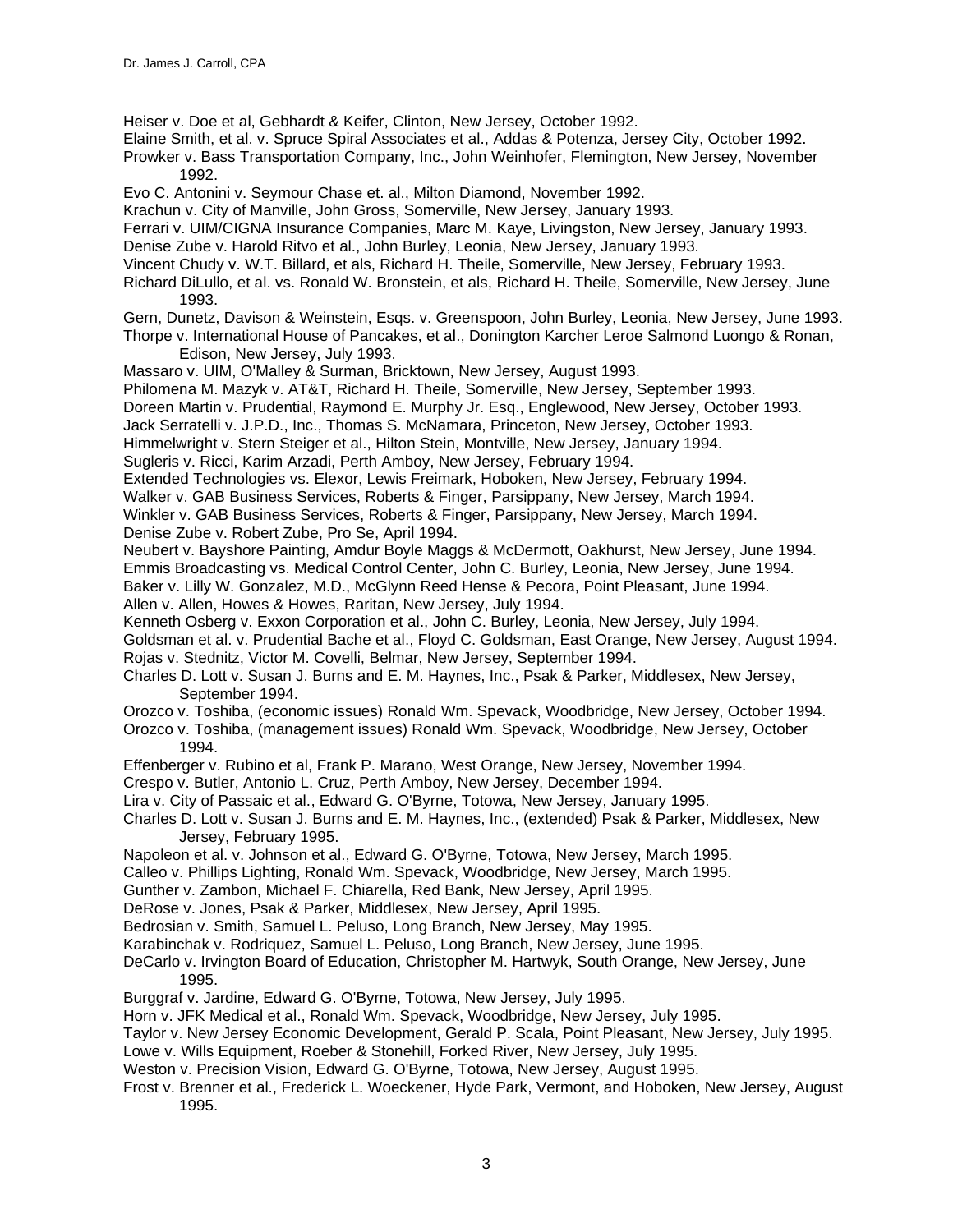Ramos v. Hartmann, Karim Arzadi, Perth Amboy, New Jersey, August 1995.

- Gregor v. Shahadi, Frederick L. Woeckener, Hyde Park, Vermont, and Hoboken, New Jersey, October 1995.
- Caggiano v. Prudential, Edward G. O'Byrne, Totowa, New Jersey, October 1995.
- Campbell v. Schroeder & New Jersey Bell, Philip E. Miller, Old Bridge, New Jersey, December 1995.
- Bent et al. v. Feinberg, Pro Se Plaintiff, Manahawkin, New Jersey, February 1996.
- Canavos v. Delran Board of Education, Lenox Socey Wilgus Formidoni & Casey, Trenton, New Jersey, March 1996.
- Lafferty v. Hunt et al., Smith & Shaw, West Long Branch, New Jersey, April 1996.
- Bedrosian v. Smith (updated), Samuel L. Peluso, Long Branch, New Jersey, May 1996.
- Leeper v. Dover Industries, Sears et al., William J. Courtney, Flemington, New Jersey, June 1996.
- Larson v. Township of East Windsor et al., Edward G. O'Byrne, Totowa, New Jersey, July 1996.
- Kutrumbos v. Stonaker, William A. Despo, Newark, New Jersey, August 1996.
- Becker v. Getzoff Kuchler et al., Edward G. O'Byrne, Totowa, New Jersey, August 1996.
- Linwood Wholesale v. Morgan et al., Robert A. Gleaner, Audobon, New Jersey, September 1996.
- DeMane v. Diversified Vacuum, Psak & Parker, Middlesex, New Jersey, December 1996.
- Keith McQuaid as Sports Coliseum Inc. v. Alliance Automatic Sprinkler, Kivler & Bocchini, Hamilton Square, New Jersey, December 1996.
- Miller v. Morris, Rospond et al., John C. Burley, Leonia, New Jersey, February 1997.
- Eden v. Vonthun, et. al., Richard Zeitler, Iselin, New Jersey, February 1997.
- Lee v. Wang et al., Raymond E. Murphy, Jr. Esq., Englewood, New Jersey, February 1997.
- Sussex & Warren v. Andover, Raymond E. Murphy Jr. Esq., Englewood, New Jersey, April 1997.
- Greenfield v. Lippman, John Ambrosio, Lyndhurst, New Jersey, April 1997.
- Surmacz v. National Consumer Insurance, Netchert Dineen & Hillmann, Jersey City, New Jersey, May 1997.
- Heidel v. Barsalona, Paul E. Zager, Tinton Falls, New Jersey, June 1997.
- Lewis Street v. Salon Interiors, Edward G. O'Byrne, Totowa, New Jersey, June 1997.
- United Jersey Bank v. Superior Enerquip et al., John C. Burley, Leonia, New Jersey, July 1997.
- Silva v. Jagid, Antonio L. Cruz, Perth Amboy, New Jersey, August 1997.
- Stafford Pool & Fitness Center, Inc. v. Bent, Edward G. O'Byrne, Totowa, New Jersey, September 1997.
- Santos v. Bowman, Nicholas J. Palma, Esq., Clifton, New Jersey, September 1997.
- Estate of Michael A. Drake, Reinheimer & Krug, Toms River, New Jersey, October 1997.
- Benitez v. Spearman et al., Antonio Martinez, Trenton, New Jersey, December 1997.
- Lewis Street v. Salon Interiors (supplement), Edward G. O'Byrne, Totowa, New Jersey, January 1998.
- Tobias v. Calhoun & Associates et al., John C. Burley, Leonia, New Jersey, February 1998.
- Zydiak v. Caldwell College (earnings), David B. Rubin, Metuchen, New Jersey, February 1998.
- Zydiak v. Caldwell College (life enjoyment), David B. Rubin, Metuchen, New Jersey, March 1998.
- Marino v. Schmieder, Mulvaney Coronato & Brady, Toms River, New Jersey, April 1998.
- Domenici v. Orange & Rockland Utilities, Abraham Lowenstein Bushman & Kauffman, Philadelphia, Pennsylvania, May 1998.
- Budd Larner v. Consolidated Supermarkets, John C. Burley, Leonia, New Jersey, June and December 1998.
- Suizzo v. High Lawn, Inc., Edward G. O'Byrne, Totowa, New Jersey, July 1998.
- Stafford Pool & Fitness Center, Inc. v. Bent (fiduciary management), Edward G. O'Byrne, Totowa, New Jersey, July 1998.
- Gonzalez v. County of Passaic, Nicholas J. Palma, Esq., Clifton, New Jersey, July 1998.
- Dickson v. Parsippany Theatre, Resnikoff & Resnikoff, Long Branch, New Jersey, July 1998.
- Kothari v. Parikh, et al., Raymond E. Murphy Jr. Esq., Englewood, New Jersey, September 1998.
- Williams v. Klammer, O'Connell & Riley, Pearl River, New York, October 1998.
- Carmona v. Zhao, Victor M. Covelli, Belmar, New Jersey, October 1998.
- Tynan v. Curzi et al., (partial report #1) John C. Burley, Leonia, New Jersey, November 1998.
- H.B. Realty Association L.P. v. Bloom & Bloom et als, (accounting) Edward G. O'Byrne, Totowa, New Jersey, November 1998.
- H.B. Realty Association L.P. v. Bloom & Bloom et als, (economics) Edward G. O'Byrne, Totowa, New Jersey, November 1998.
- Tynan v. Curzi et al., (partial report #2) John C. Burley, Leonia, New Jersey, January 1999.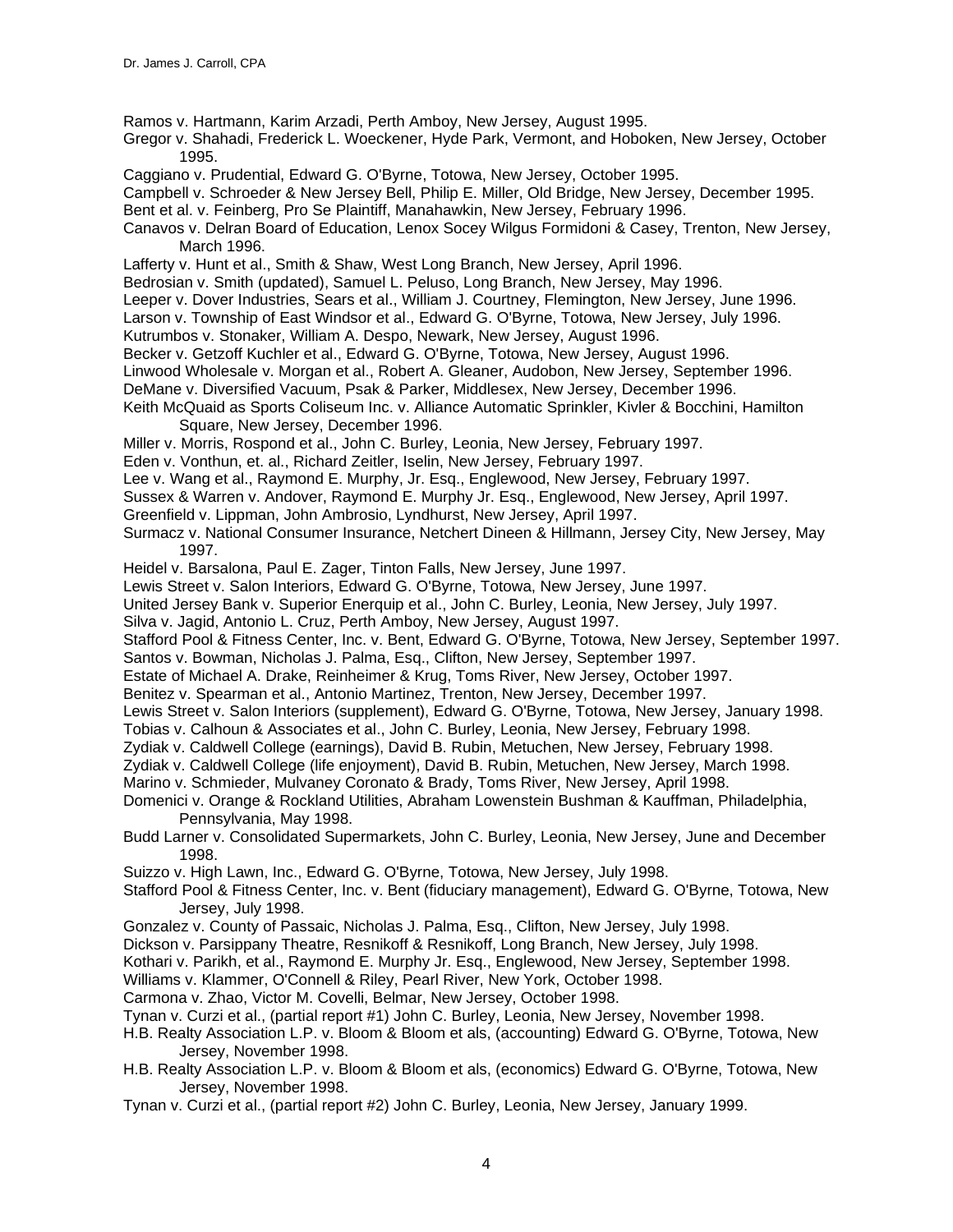Lira v. City of Passaic et al., Edward G. O'Byrne, Totowa, New Jersey, January 1999.

Dinallo & Cooperstown Dream Park, Edward G. O'Byrne, Totowa, New Jersey, January 1999.

Henry's Playland, Inc. v. Samuel Tilles, Inc., Novins, York & Pentony, Toms River, New Jersey, March 1999.

Lewis Green v. Jersey Central and v. Lebkicher, Raymond T. Majewski, South Plainfield, New Jersey, March 1999.

NCIC v. Major et al., Netchert Dineen & Hillmann, Jersey City, New Jersey, April 1999.

Oels v. Di Palma et al., Raymond T. Majewski, South Plainfield, New Jersey, April 1999.

Watkins v. Kellogg et al., George J. Cotz, Ramsey, New Jersey, April 1999.

Hocking v. Geddis, John C. Burley, Leonia, New Jersey, May 1999.

Mermini v. Eatontown Stuart, Pathmark et al., Resnikoff & Resnikoff, Long Branch, New Jersey, June 1999.

Stucki v. Allstate and Stucki v. Oliveira et al., Edward G. O'Byrne, Totowa, New Jersey, June 1999.

Damayo v. Tolentino, Raymond E. Murphy, Jr. Esq., Englewood, New Jersey, July 1999.

- Sperling v. Bristol-Myers Squibb, Inc., Smith & Shaw, West Long Branch, New Jersey, August 1999.
- Renaud v Certified Scuba Diver Training Facility, Psak Graziano, Piasecki & Whitelaw, Middlesex, New Jersey, August 1999.

Biddle v. Acme, Riley & Shovlin, Clementon, New Jersey, October 1999.

Fletcher v. Winget, Milton Diamond, Freehold, New Jersey, January 2000.

Chen v. Stern, Berkowitz et al., John C. Burley, Leonia, New Jersey, January 2000.

Deventer v. Fairmount Cemetery, Edward P. Papalia, Chatham, New Jersey, February 2000. Fichner v.

Ragan et al., Gerald F. Kelly, Denville, New Jersey, April 2000

A-1 Plumbing & Heating, Gary Mason, Marlboro, New Jersey, April 2000

Lugo, Shebell & Shebell, Oakhurst, New Jersey, April 2000

Rent-a-Car et al., Shebell & Shebell, Oakhurst, New Jersey, April 2000

Pease v. First Union, al, Edward G. O'Byrne, Totowa, New Jersey, April 2000.

Krautheim v. County of Passaic, Francis X. Dorrity, Jersey City, New Jersey, July 2000.

Baker v. Carvel Corporation (Giampapa), Duane Morris & Heckscher, Philadelphia, Pennsylvania, July 2000.

Brightman v. County of Passaic, Douglas J. Kinz, West Paterson, New Jersey, August 2000.

Sanchez v. Cipolla, Victor M. Covelli, Belmar, New Jersey, September 2000.

Ruiz v. Bridgeview et al., Marc J. Rogoff, Fords, New Jersey, September 2000.

Tynan v. Vicinage 13 et al., Edward G. O'Byrne, Totowa, New Jersey, October 2000.

Anthony Pilone v. Irvington Board of Education, Slowinski, Atkins & Czyz, Newark, New Jersey, October 2000.

Liboria Grant Pilone v. Irvington Board of Education, Slowinski, Atkins & Czyz, Newark, New Jersey, October 2000.

Joseph Isaacson v. Irvington Board of Education, Slowinski, Atkins & Czyz, Newark, New Jersey, October 2000.

Dominick Tarquinio v. Irvington Board of Education, Slowinski, Atkins & Czyz, Newark, New Jersey, October 2000.

Vincent Smith v. Irvington Board of Education, Hock, Graziano & Koprowski, Verona, New Jersey, December 2000.

Michael Bent v. Stafford Township et al., Edward G. O'Byrne, Totowa, New Jersey, January 2001.

Genardi v. Voila, Douglas J. Kinz, West Paterson, New Jersey, January 2001.

Blume et al. Metallo, Edward G. O'Byrne, Totowa, New Jersey, January 2001.

Facciponti v. Whiting Village el at, Edward G. O'Byrne, Totowa, New Jersey, February 2001.

LR2A-JV v. Michael Bent et al. v. Health Associates Management, et al., Edward G. O'Byrne, Totowa, New Jersey, February 2001.

Crisafulli v. Lackland, Philip E. Miller, Old Bridge, New Jersey, March 2001.

Konovodoff v. Spence, Victor M. Covelli, Belmar, New Jersey, March 2001.

Fiorellino v Steak & Ale, Millet & Hermes, Somerville, New Jersey, May 2001.

Callahan v. Bugler, Peluso, Staufenberg, Castelluci & Hanula, Shrewsbury, New Jersey, June 2001.

Guzman v. Blue Line, Edward P. Papalia, Chatham, New Jersey, June 2001.

McLaughlin v. Wiggins, Edward P. Papalia, Chatham, New Jersey, July 2001.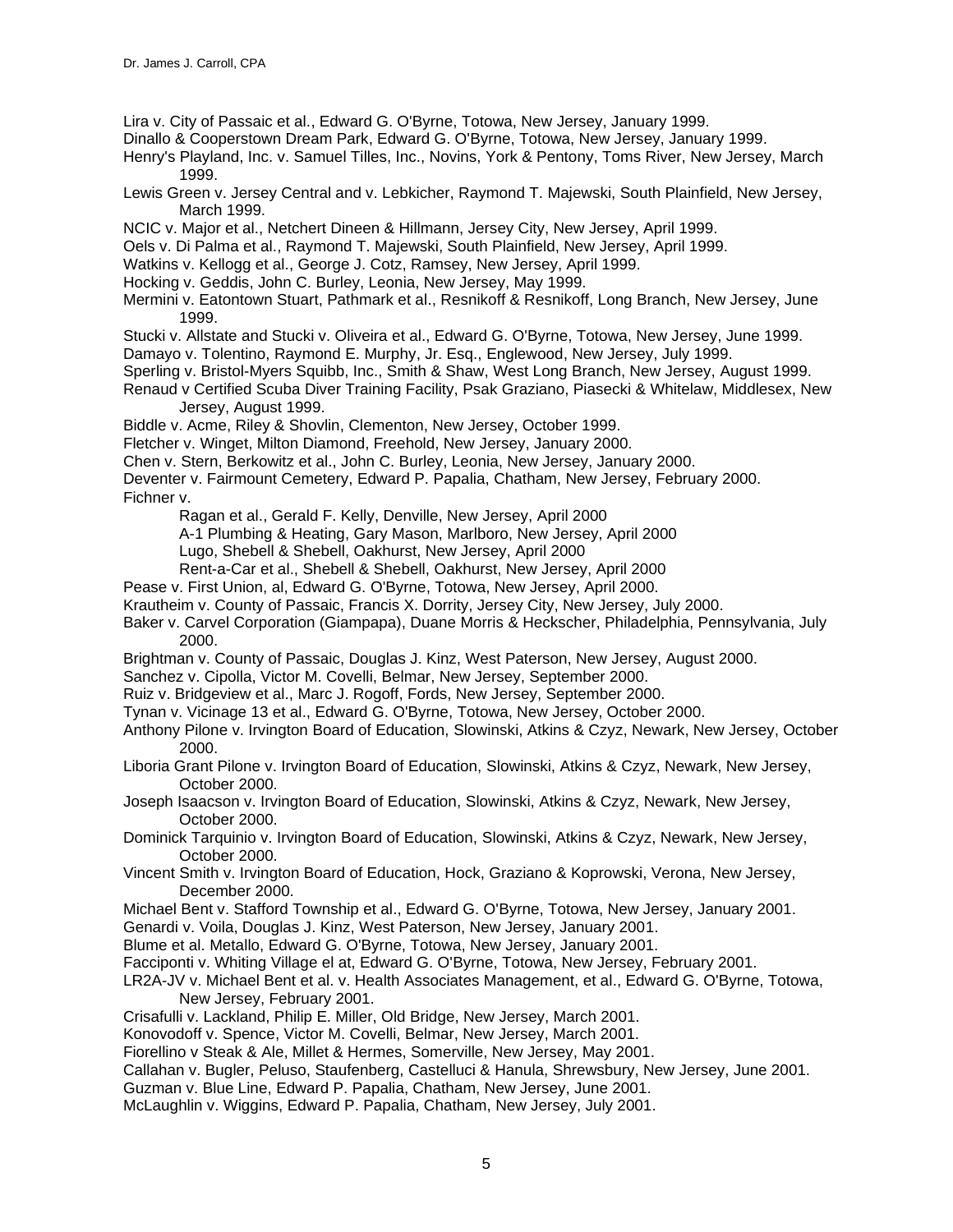Schmidt v. Hamilton Volkswagen-Mazda, Russell T. Kivler, Trenton, New Jersey, August 2001.

LaBoy v. Tropicana, Edward P. Papalia, Chatham, New Jersey, September 2001.

Larson v. Township of East Windsor et al., (update from 1996), Edward G. O'Byrne, Totowa, New Jersey, November 2001.

- Vargas v. City of Newark, Barry McTiernan & Moore, Jersey City, November 2001.
- Brain v. Estate of Rust, Smith & Shaw, West Long Branch, New Jersey, January 2002.

LR2A v. Bent et al. v. Health Associate Management et al., Edward G. O'Byrne, Totowa, New Jersey, January 2002.

Jackson v. Allstate, Zeller & Bryant, Cherry Hill, New Jersey, April 2002.

Strippoli v. Deyitis Trucking et al., Slowinski, Atkins & Czyz, Newark, New Jersey, April 2002.

Franco v. Homeowners et al., Edward G. O'Byrne, Totowa, New Jersey, May 2002.

Burke v. Atlantic City, Zeller & Bryant, Cherry Hill, New Jersey, August 2002.

Masiello v. Mangone, Edward P. Papalia, Chatham, New Jersey, September 2002.

Noonan v. Harwood Lloyd, John C. Burley, Hackensack, New Jersey, February 2003.

Scheidt v. Newark Star-Ledger, Edward G. O'Byrne, Totowa, New Jersey, February 2003.

Staples v. Hunterdon Shopping Center, Reed and Scholl, Flemington, New Jersey, May 2003.

Smith v. Somerville Overhead Doors, Schenck, Price, Smith & King, Morristown, New Jersey, July 2003.

Koelsch v. Prudential, Edward G. O'Byrne, Totowa, New Jersey, July 2003.

Shanker v. Hillside, Slowinski, Atkins & Czyz, Newark, New Jersey, October 2003.

Hill v. Hobart, Barry McTiernan & Moore, Jersey City, October 2003.

Kerian v. Mabie, Peluso Catelluci & Hanula, Shrewsbury, New Jersey, October 2003.

- Safier v. Walder, Sondak, & Brogan, Edward G. O'Byrne, Totowa, New Jersey, December 2003.
- Boada v. Perez, Barry McTiernan & Moore, Jersey City, December 2003.

Pereira v. Port Authority et al., Levinson Axelrod, Edison, New Jersey, December 2003.

Vogel v. Star-Ledger, Edward G. O'Byrne, Totowa, New Jersey, January 2004.

Fortino v. County of Passaic, Douglas Kinz, West Paterson, New Jersey, January 2004.

Bellavia, Nicholas J. Palma Clifton, New Jersey, February 2004.

Palamar v. River Road Apts and Paradigm, Edward G. O'Byrne, Totowa, New Jersey, March 2004.

Hrebenak v. Blessing Lowe Associates et al., Gerald R. Della Torre, Madison, New Jersey, April 2004.

Alarco v. UIM, Herfoth McDonald & Gallicchio, Florham Park, New Jersey, August 2004.

Silver Leaf v. Silver Leaf, Lowenstein Sandler, Roseland, New Jersey November 2004.

Ocean Ventures at Bay Point Dune v. Albanese, Sinn Fitzsimmons Cantoli West & Pardes, Point Pleasant, New Jersey, January 2005.

Juan Perez v. Cristino, Levinson Axelrod, Edison, New Jersey, April 2005.

Estate of Brandon Symborski v Chatham Square et al., Levinson Axelrod, Edison, New Jersey, May 2005.

Bryant v. Weiner, Maggs & McDermott, Brielle, New Jersey, June 2005.

DiBello v City of Clifton, Edward G. O'Byrne, Totowa, New Jersey, June 2005.

Long Island University Teachers Union – AFL-CIO – two non-litigation opinions, June 2005.

Gunther v. Howell Board of Education et al., Edward G. O'Byrne, Totowa, New Jersey, June 2005.

Pra Sisto v. Passaic, Love & Randall, East Orange, New Jersey, July 2005

Arnold v United Jewish Foundation (UJF) and Young, W. Luger & Associates, August 2005.

Sheridan v. Parisi Sport, Edward G. O'Byrne, Totowa, New Jersey, September 2005.

Arena v. New Jersey Transit, Maggs & McDermott, Brielle, New Jersey, October 2005.

Eileen Elias Freeman, Barry McTiernan & Moore, Jersey City, November 2005.

Horowitz v. Stop & Shop et al., Levinson Axelrod, Edison, New Jersey, November 2005.

McDonald v. Archdiocese, Francine R. Foner, Waldwick, New Jersey, February 2006.

Gaetano Paxia, William P. Ronner, Avon, New Jersey March 2006.

Davilla v. Flamboyan, Barry McTiernan & Moore, Jersey City, March 2006.

Elwell v. City of Cape May, Edward G. O'Byrne, Totowa, New Jersey, May 2006.

Bieber v. City of Cape May, Edward G. O'Byrne, Totowa, New Jersey, May 2006.

Schmidt v. Hamilton Volkswagen-Mazda, Stark & Stark, Princeton, New Jersey, June 2006.

Murphy v. Fitzroy, Psak & Associates, Middlesex, New Jersey, October 2006.

Rockwell v. Vezza, Barry McTiernan & Wedinger, Jersey City, New Jersey, October 2006.

LaPoint v. Edison, Levinson Axelrod, Edison, New Jersey, June 2007.

Colatarci v. Pineval, Montgomery Chapin & Fetten, Bridgewater, New Jersey, July 2007.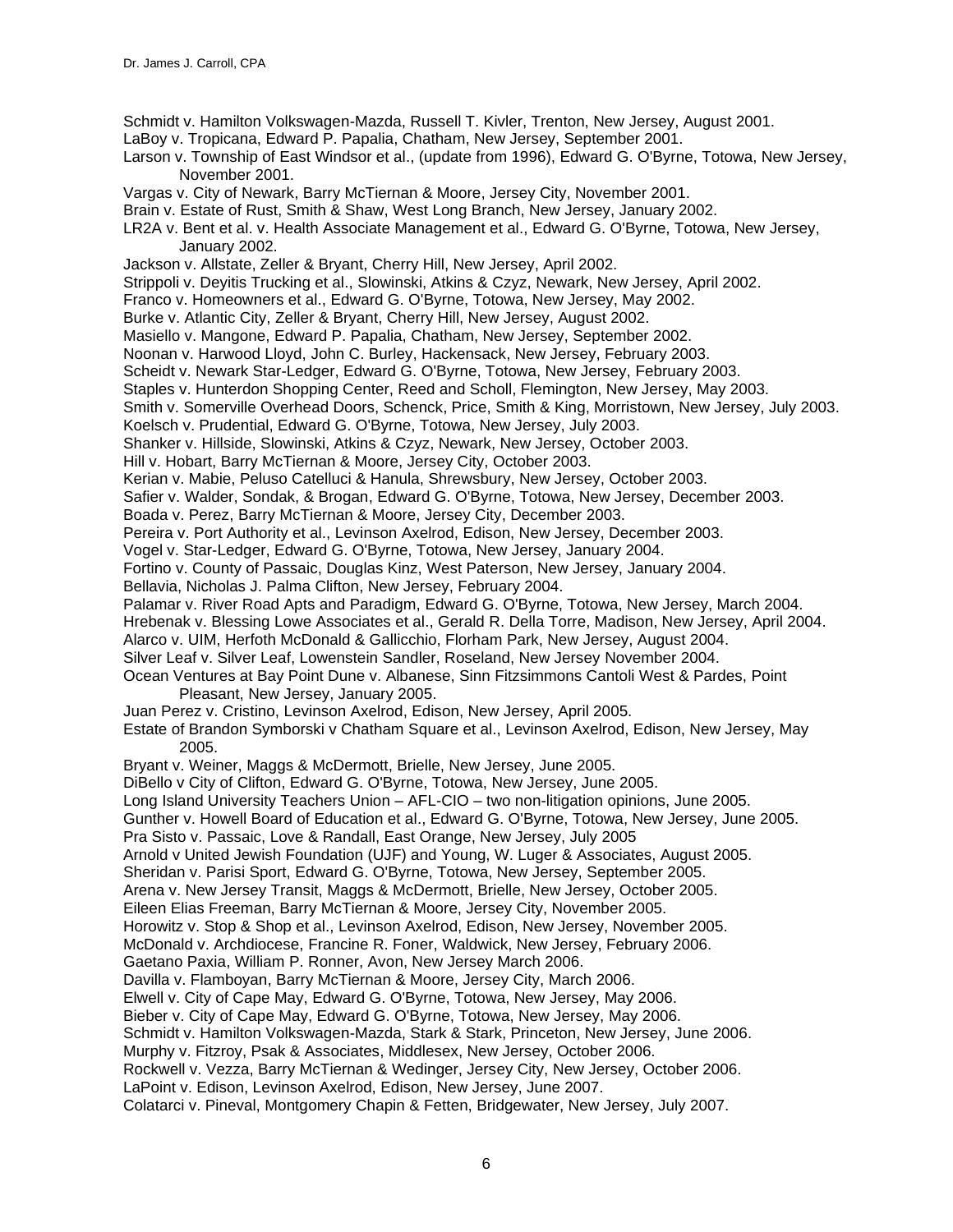McCormick v. Rumson et al., Montgomery Chapin & Fetten, Bridgewater, New Jersey, July 2007. Conover v. Davison, Davidson et al., Levinson Axelrod, Edison, New Jersey, August 2007. Byrne v. Monmouth County et al., John P. Brennan, Jr., Spring Lake Heights, New Jersey, October 2007. Pizzi v. Burlew, Blue Rock et al., Maggs & McDermott, Brielle, New Jersey, January 2008. Sadowski (Administratrix) v. Garcia, Nee Beacham & Gantner, Hillsborough, New Jersey, January 2008. Pizzi v. Burlew et al., Maggs & McDermott, Brielle, New Jersey, January 2008.

- Estate of Healy v. City of New York (Staten Island Ferry), Bosco, Bisignano & Mascolo, Staten Island, New York, February 2008.
- Petco v. Kiely, Barry McTiernan & Wedinger, Edison, New Jersey February 2008.
- Trapani v. Turner et al., Barry McTiernan & Wedinger, Edison, New Jersey, February 2008.
- Estate of Robert Franke v. Kardan, Douglas Kinz, West Paterson, New Jersey, March 2008.

Rodriguez v. CIGNA et al, Marciano & Topazio, June 2008.

- Estate of Wisdom v. Naji et al., Colligan & Colligan, Newark, New Jersey, July 2008.
- Sobczak v. Borow, Psak & Associates, Middlesex, New Jersey, July 2008.
- Matech v. O'Connor, et al., Maggs & McDermott, Brielle, New Jersey, March 2008.
- Lanigan v. McKenna et al., William E. Meyer, Red Bank, New Jersey, October 2008.
- Maniscalco v. City of New York, Barry McTiernan & Wedinger, Edison, New Jersey December 2008.
- Sanders v. Re-Mark-Able Tree Service, Barry McTiernan & Wedinger, February 2009.
- Estate of Booth v. Clara Maass et al., Levinson Axelrod, Edison, New Jersey, March 2009
- Catanese v. Killian, Nee Beacham & Gantner, Hillsborough, New Jersey, March 2009.
- Pacunas v. Gardner et al., Montgomery, Chapin & Fetten, Bridgewater, New Jersey, May 2009.
- Kuczera v. Roehrig Maritime, Bosco, Bisignano & Mascolo, Staten Island, New York, July 2009.
- Estate of Love v. Johnson, Levinson Axelrod, Edison, New Jersey, July 2009.
- Hillman affidavit of merit, Evans, Osborne & Kreizman, Ocean NJ, July 2009.
- Monaco v. U.S. Food Service, Barry McTiernan & Wedinger, Edison, New Jersey August 2009.
- Commonwealth of Pennsylvania v. Unnamed CPA, Commonwealth of Pennsylvania, Harrisburg, Pennsylvania, September 2009.
- Unegbu v. Penske Automotive, Montgomery, Chapin & Fetten, Bridgewater, New Jersey, September 2009.
- Fickes v. DMN Horizon et al., Levinson Axelrod, Edison, New Jersey, November 2009.
- Estate of Banas v. Vital Mobile Care et al., Levinson Axelrod, Edison, New Jersey, March 2010.
- Kaulfers v. Zagami et al., Faust Goetz Schenker & Blee, Livingston, New Jersey, May 2010.
- Craig Sullivan v. Joanne Kane, Goldberg Miller & Rubin, Philadelphia, Pennsylvania, June 2010.
- Jackson v. Robert Wood Johnson Hospital et al., Seth D. Josephson, Princeton Junction, New Jersey, July 2010.
- Pucci v. North Jersey Country Club, Barry McTiernan & Wedinger, Edison, New Jersey, October 2010 DaSilva v. Platinum Development et al., Barry McTiernan & Wedinger, Edison, New Jersey November
	- 2010.
- Slack v New Jersey et al., Arthur J. Russo, Phillipsburg, New Jersey, November 2010.
- Melchionda v. Watchung et al., Montgomery, Chapin & Fetten, Bridgewater, New Jersey, December 2010.
- Bridges v. Carree et al., Levinson Axelrod, Flemington, New Jersey, January 2011.
- Sadek v Greyhound, Robert A Skoblar, Hackensack, NJ, January 2011.
- Camejo v. Aydin et al., Forman & Cardonsky, Elizabeth, NJ, February 2011.
- Sliva, the Clark Law Firm, West Long Branch, NJ, February 2011.
- Grant v Hill-Harvey, Barry McTiernan & Wedinger, Edison, New Jersey, March 2011.
- Hernandez v Glavin, Chasan, Leymer & Lamparello, Secaucus, NJ, March 2011.
- Margiotta v Cintas, Christopher T. Howell, Bloomfield, NJ, April 2011.
- Estate of Rosario, Koles, Burke & Bustillo, Jersey City, NJ, May 2011
- Frankfort v Ferrara, Christopher T. Howell, Bloomfield, NJ, May 2011.
- Vega v. Manzo, Koles, Burke, Bustillo, Jersey City, NJ, June 2011.
- Warren v East Orange, Chasan Leyman & Lamparello, Secaucus, NJ June 2011.
- Wall v Marroccelli, The Rotolo Law Firm, Lenanon, NJ, July 2011.
- Lyons v. Nordstrom, Barry McTiernan & Wedinger, Edison, New Jersey, August 2011.
- O'Brien v Peerless et al., Fredson & Statmore, Clifton, NJ, January 2012.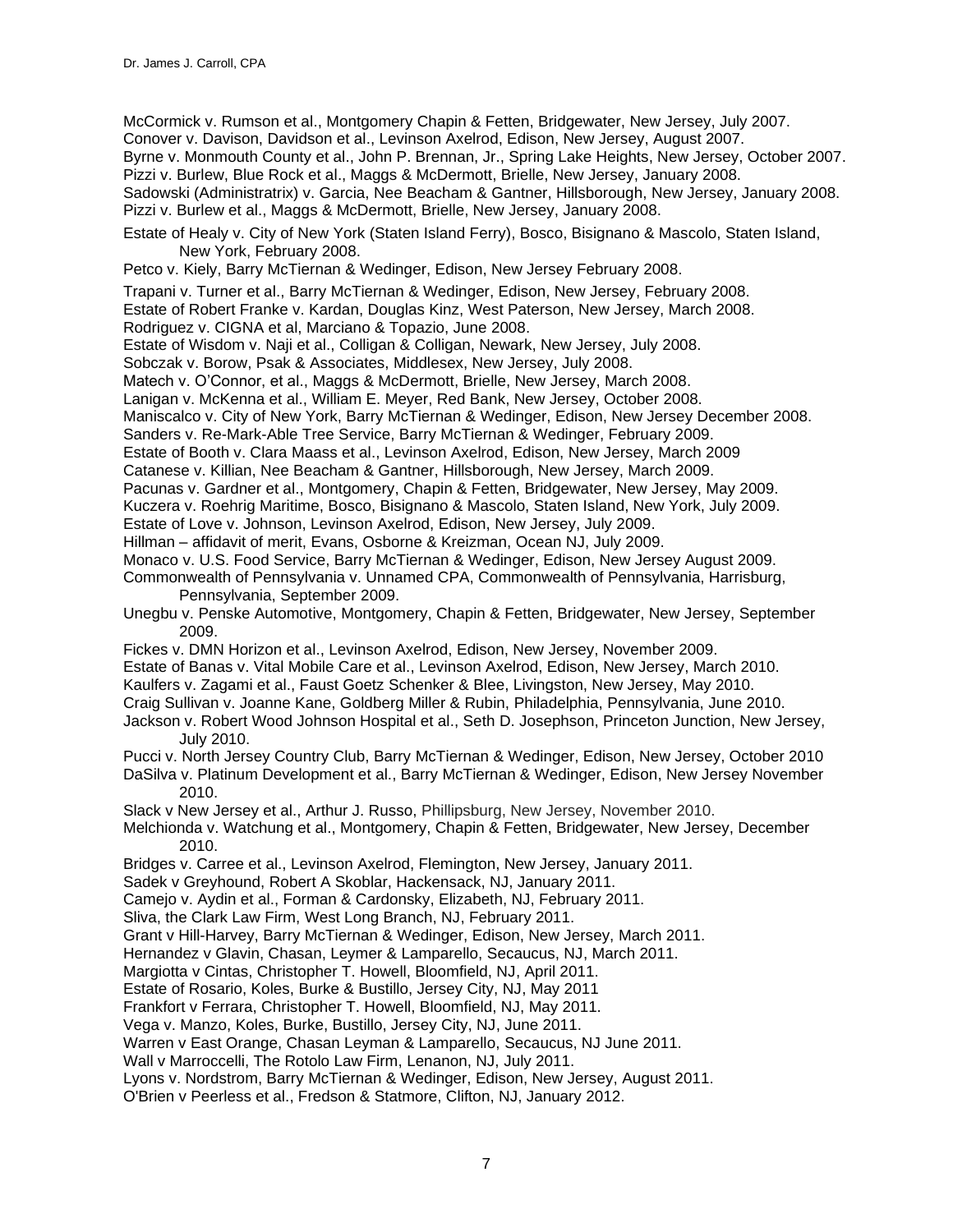Zhao, Estate Administrator v Westgate Square et al., Levinson Axelrod, Edison, NJ January 2012. Dong v. Bay Shore Storage, Barry McTiernan & Wedinger, Edison, New Jersey, January 2012. Boyajian v Valley Hospital, Chasan, Leymer & Lamparello, Secaucus, NJ, January 2012. Bhan v. Trinitas, Barry McTiernan & Wedinger, Edison, New Jersey, January 2012. Boyajian v Valley Hospital, Chasan Leymer & Lamparello, Secaucus, NJ, January 2012

Dong v. Bay Shore Storage, Barry McTiernan & Wedinger, Edison, NJ, January 2012 Zhao, Estate Administrator v Westgate Square, Levinson Axelrod, Edison, NJ, January 2012. Moustakas matter, Rotolo Law Firm, Lebanon, NJ, February 2012. Maier Lumber Company v SASCO, Arthur J. Russo, Phillipsburg, NJ, March 2012. Palovick v. DeVicentis, Levinson Axelrod, Flemington, NJ, March 2012. Fuccile v. Taylor, Javerbaum & Wurgaft, Springfield, NJ, March 2012. Estate of Mary Muchnacky, Robert J Stack, Kinnelon, NJ, March 2012. Reilly v. Litvinas, Levinson Axelrod, Flemington, NJ, March 2012. Strano v. East Windsor, Montgomery, Chapin & Fetten, Bridgewater, NJ, June 2012. Cromer v Hank Starr, Barry McTiernan & Wedinger, Edison, NJ, July 2012 Crecco v PSE&G, Michael V Coppola, Kearny, NJ, July 2012. Martinez v. Taylor's Bar, Barry McTiernan & Wedinger, Edison, NJ, July 2012 Reo v. Leite, Chasan Leymer & Lamparello, Secaucus, NJ, July 2012. Larson v Larson, Dughi, Hewit & Domalewski, Cranford, NJ, July 2012. Henriquez v. Wang, Vivino & Vivino, Wayne, NJ, October 2012. Tien v. Classic Café, Levinson Axelrod, Edison, NJ, November 2012 Stevens v. Ransom, Benedetti & Lowe, Mt. Laurel, NJ, November 2012. Rohlfs v Whiting Turner, Levinson Axelrod, Edison, NJ, November 2012. Cardona v. Arago, Christian C. LoPiano, Hoboken, NJ, December 2012. Alvarado v City of East Orange, Forman & Cardonsky, Elizabeth, NJ, January 2013 Walsh v. South Orange, Levinson Axelrod, Flemington, NJ, January 2013. Amanze v. Walgreen, Keefe Bartels, Red Bank, NJ, February 2013. Walsh v. Township of South Orange, Levinson Axelrod, Flemington, NJ, February 2013. Iacobelli v. Gianino et al, Vivino & Vivino, Wayne, NJ, April 2013 Estate of Noble Ross, Levinson Axelrod, Edison, NJ, June 2013. Mintz v Cmielewski, Mintz & Geftic, Elizabeth, NJ, June 2013. Inglin v. Sordoni et al., Levinson Axelrod, Flemington, NJ, June 2013. Peisel v. Gover et al, Levinson Axelrod, Flemington, NJ, October 2013. Anderson v. Robert Wood Johnson et al., Levinson Axelrod, Edison, NJ, October 2013. Gadalla – Present value of Life Care Plan, Levinson Axelrod, Flemington, NJ, December 2013. Miller v. Hankins, Levinson Axelrod, Howell, NJ, December 2013. Moss – Present value of Life Care Plan, Levinson Axelrod, Edison, NJ, December 2013. Abrams v. Michael Simon, Levinson Axelrod, Flemington, NJ, July 2014. Matyi v. Transtar Intermodal, Levinson Axelrod, Edison, NJ, January 2014. Rivera v. Johnson, Levinson Axelrod, Edison, NJ, February 2014. Bahn v. Trinitas, Barry McTiernan & Wedinger, February 2014 Klebous v. Klebous, Dughi, Hewitt & Domalewski, Cranford, NJ, February 2014. Cost Management Systems Inc. v. United Brethren's Church, Barry McTiernan & Wedinger, March 2014. Barbaglia v. Morristown Memorial, LoPiano, Kenny & Stinson, Hoboken, NJ, May 2104 Morales v. Aearo, Mintz & Geftic, Elizabeth, NJ, May 2014. Burns v. Salameh et al., Levinson Axelrod, Flemington, NJ, May 2014. Mike v. 91 Payson, Barry McTiernan & Moore, New York, NY, June 2014. Rogers v. The Breakfast Club, Barry McTiernan & Wedinger, June 2014. Moorthy v. Shopping Center Associates, Levinson Axelrod, Edison, NJ, June 2014. Humphries v. Hillside Warehouse, Levinson Axelrod, Edison, NJ, July 2014. Chen v. Bayer, Montgomery, Chapin & Fetten, Bridgewater, NJ, July 2014. Aicher v. IBEW Local, McMoran O'Connor & Bramley, Wall Township, NJ, July 2014. Burke v. Colonial Oaks, Levinson Axelrod, Edison, NJ, August 2014. Miller v. Hankins, Levinson Axelrod, Howell, NJ, October 2014 Nada/Srahin v. ADM Management, Abe Rappaport, Totowa, NJ, October 2014.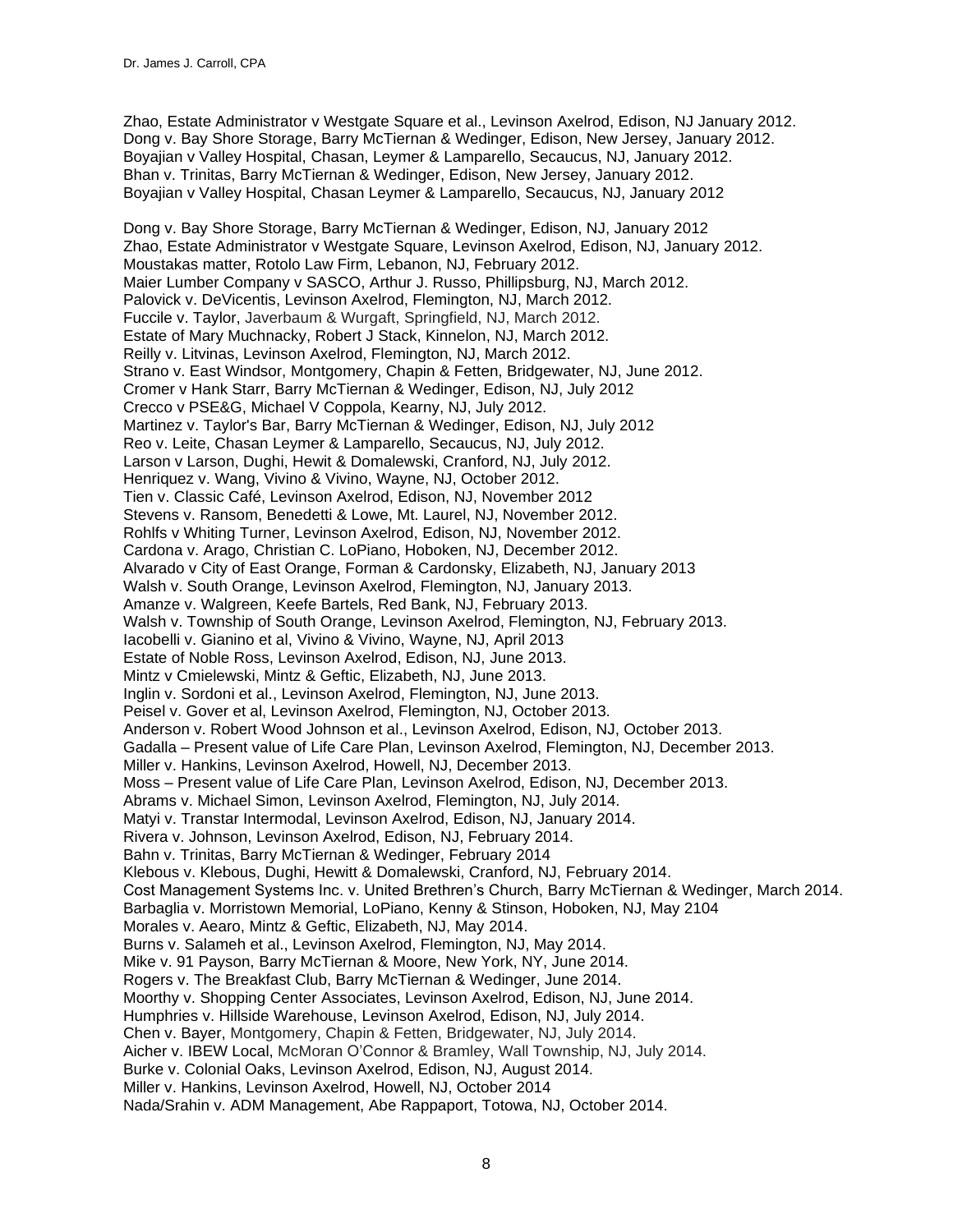Ferrara v. Gerstein, Levinson Axelrod, Hillsborough, NJ, October 2014. Harvey v. NJ Department of Transportation, Levinson Axelrod, Edison, NJ, October 2014. Lattanzio v. Continental Air, James P. Nolan & Associates, Woodbridge, NJ, November 2014. Roach Harrison v. Naylor, The Rotolo Law Firm, Lebanon, NJ, November 2014. Mahon v. Lawrence, Norris McLaughlin & Marcus, Bridgewater, NJ, December 2014. Stodolski v. Grand Banks, Barry McTiernan & Wedinger, Edison, NJ, December 2014. Mielnicka v. City of Linden, Levinson Axelrod, Edison, NJ, January 2015. Keith/Shannon v. DeForest Budalich, Robert B. Cherry, Totowa, NJ, February 2015. Nese v. Quick Check, Keefe & Bartels, Red Bank, NJ, February 2015. Jay Imports v. Chubb Group, Jay Imports v. Chubb Group, Springfield, NJ, March 2015. Rush v. Goodin, Del Vacchio O'Hara, Flemington, NJ, March 2015. Santos v. Bayous, Paul Femia, Elizabeth, NJ, March 2015. Lucarelli v WHS Enterprises, Levinson Axelrod, Flemington, NJ, April 2015. Raymond Matis, Weiss & Weiss, Manville, NJ, May 2015. Delfini v. The New Provedora, Krueger & Krueger, Linden, NJ, June 2015. Manganelli v. City of Orange, James P. Nolan & Associates, Woodbridge, NJ, July 2015. Sharpless v. Mangino, Benedetti & Lowe, Mount Laurel, NJ, July 2015. Voelker v. Clark, Barry, McTiernan & Moore, New York, NJ, July 2015. Alicea v. Cosecha, Barry McTiernan & Wedinger, Edison, NJ, August 2015. Davis v. Horzepa, The Rotolo Law Firm, Lebanon, NJ, August 2015. Hurley Life Care plan value, Levinson Axelrod, Edison, NJ, August 2015. Peter Giannakopoulos v. Mid-State Mall, Barry McTiernan & Wedinger, Edison, NJ, September 2015. Sherman-Dunford v. Classic Thyme Cooking School, Levinson Axelrod, Edison, NJ, October 2015. Moore Life Care plan value, Levinson Axelrod, Edison, NJ, October 2015. Andreini v. Knight, The Rotolo Law Firm, Lebanon, NJ, November 2015. Tamashausky v. Woodhaven, Gary G. Flynn, Woodbridge, NJ, November 2015. Searles v. Muheisen, The Rotolo Law Firm, Lebanon, NJ, December 2015. Hardenberg v. Tiffany et al., Levinson Axelrod, Flemington, NJ, January 2016. Kernaghan v. Jan Co. Central, Barry McTiernan & Wedinger, Edison, NJ, January 2016. Frazer v. Midway Beach Condo, Barry McTiernan & Wedinger, Edison, NJ, January 2016. Belletiere v. Nolan, Montgomery, Chapin & Fetten, Bridgewater, NJ, February 2016. Mizsak v. New Prince Concrete, Levinson Axelrod, Jamesburg, NJ, February 2016. Duffy v. Comfort Keepers, Levinson Axelrod, Flemington, NJ, March 2016. Osei-Amoako v. The Funplex, Levinson Axelrod, Edison, NJ, March 2016. Couvaris v. Ryder Truck, Levinson Axelrod, Hillsborough, NJ, April 2016. Rivera v. Connell, Levinson Axelrod, Hillsborough, NJ, April 2016. Bragen v. Piana, Levinson Axelrod, Edison, NJ, May 2016. Quinnones DelPrete v. Mutha et al., Levinson Axelrod, Edison, NJ, May 2016. Hicks v. Texas Eastern et al., Levinson Axelrod, Jamesburg, NJ, May 2016. Ramnarine v. Psch et al., Barry McTiernan & Moore, New York, NY, May 2016. Clark v. Plymouth Rock, Levinson Axelrod, Hillsborough, NJ, June 2016. Duddy v. Hanifin, Levinson Axelrod, Howell, NJ, June 2016. Gonzales v. Elmora Professional Center, LLC, Mintz & Geftic, June 2016. Rixha v Toro, Barry McTiernan & Wedinger, Edison, NJ, June 2016. Gregg v. CareOne, Levinson Axelrod, Edison, NJ, July 2016. Rich's Ice Cream II v. Gutwein, Charles Byrnes, Attorney, Toms River, NJ, July 2016. Traina v. Liberty Mutual, McMoran O'Connor & Bramley, Wall, NJ, July 2016. Cruz v. Lakeside, Monelo, et al., Levinson Axelrod, Hillsborough, NJ, September 2016. Alfaro v. PSE&G et al., Levinson Axelrod, Edison, NJ, October 2016. Casper Sleep v. Mattress Nerd, Thompson Bukher, New York, NY, October 2016. Filipponi v. Spiegel et al, Barry McTiernan & Wedinger, Edison, NJ, November 2016. Mamola v. Tetro et al, Levinson Axelrod, Jamesburg, NJ, November 2016. Paulo Martins v. Mariners' Cove, Levinson Axelrod, Edison, NJ, November 2016. Michael Mizsak v. New Prince Concrete, Levinson Axelrod, Edison, NJ, November 2016. Halko v. Englewood Const et al, Levinson Axelrod, Jamesburg, NJ, December 2016. Hou v. Gillette, Levinson Axelrod, Edison, NJ, January 2017.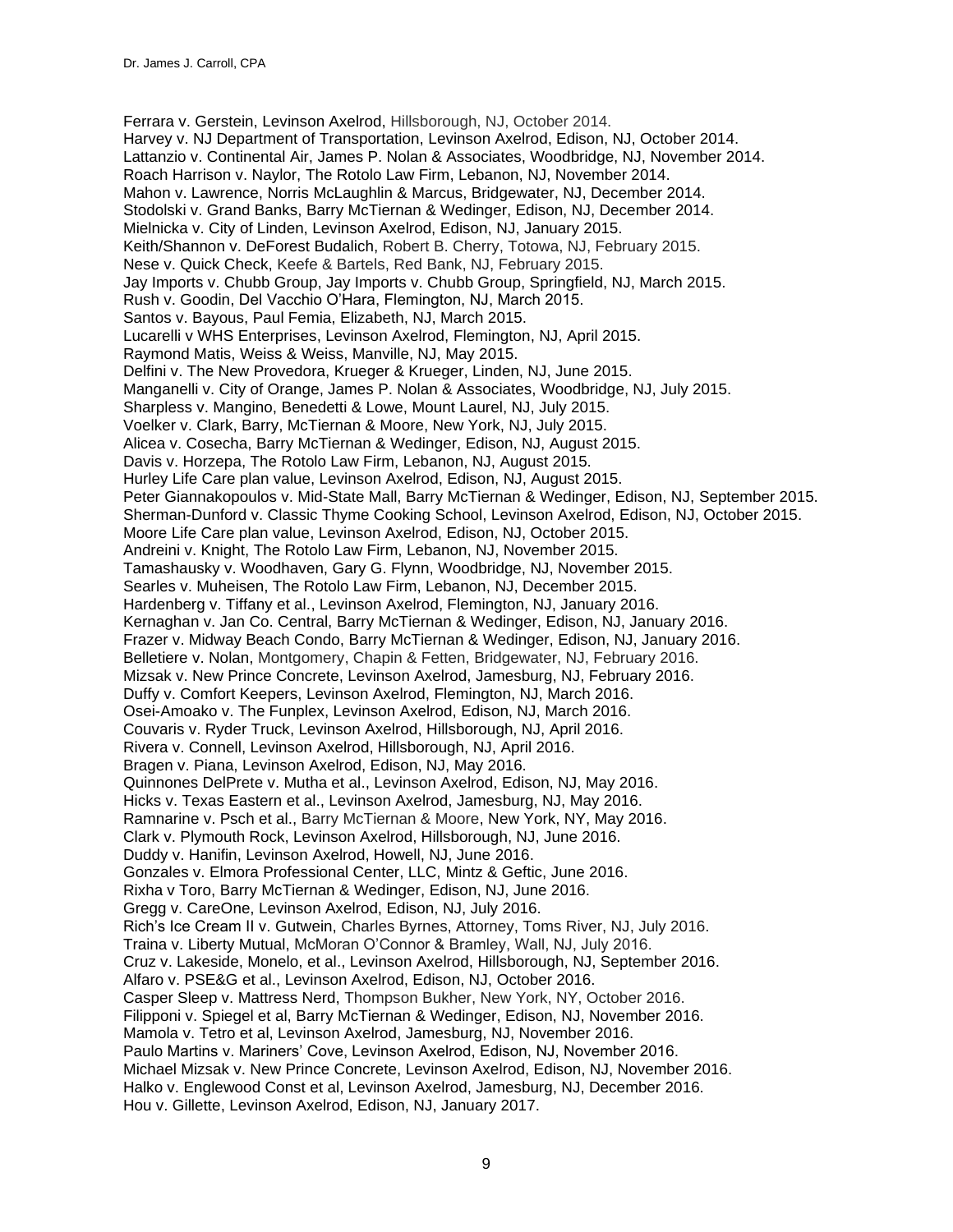Mulligan v. Chivukula, Benedetti & Lowe, Mount Laurel, NJ, January 2017. Johnson v. NJ Manufacturers Insurance, Levinson Axelrod, Hillsborough, NJ. January 2017. Gensel v. Rossi et al, Joseph A. Dicroce LLC, Manasquan, NJ, February 2017. Henry v. Witte, The Rotolo Law Firm, Lebanon, NJ, March 2017. United States Environmental Protection Agency (EPA) v. Taotao USA, Inc., Taotao Group Co., Ltd., and Jinyun County Xiangyuan Industry Co., Ltd*.*, June 2017. Baardsen v. Miller et al., William E Meyer, Red Bank, NJ, July 2017. Chetwynd v. Diversified Rack, Barry McTiernan & Wedinger, Edison, NJ, July 2017. David Morra v. Hall Building Corp. et al., Levinson Axelrod, Edison, NJ, July 2017. Siebel v Stafford, Mercadien et al., Roger Siebel, Chatham, NJ, July 2017. Shapiro v Fitness International et al., Levinson Axelrod, Edison, NJ, September 2017. Kirk Thomas v. Raritan Town Square et al., Levinson Axelrod, Edison, NJ, October 2017. Carmen Puga (Andujar) v Amit Taylor, MD, et al, Levinson Axelrod, Edison, NJ, December 2017. Gonzalez v. Delatorre, Barry McTiernan & Wedinger, Edison, NJ, January 2018. Gregg v. CareOne, Levinson Axelrod, Edison, NJ, January 2018. Siebel v Stafford, Mercadien et al (agent issue). Roger Siebel, Chatham, NJ, January 2018. Mamola v. Tetro (update), Fredson & Statmore, Clifton, NJ, January 2018. Arbah Hotel v. Kirschenbaum, (Affidavit of Merit only), Bell & Shivas, Rockaway, NJ, February 2018. Kotora v. Singh et al, Levinson Axelrod, Jamesburg, NJ, February 2018. Rivera v. Attisano et al, Levinson Axelrod, Jamesburg, NJ, February 2018. Realbuto v. Moran, Carella, Byrne, Cecchi, Olstein, Brody & Agnello, P.C, Roseland, NJ, February 2018 Herman v. Bailey, Grand, Sanitation Services, Levinson Axelrod, Hillsborough, NJ, March 2018. Lupole v. The United States and Chesley Hines, MD, Thomas P.F. Kiely, Arlington VA, April 2018. Mercado v. 1029 Madison Avenue Holdings, Barry McTiernan & Wedinger, Edison, NJ, April 2018 Colantoni v RWJ Hospital et al., Barry McTiernan & Wedinger, Edison, NJ, May 2018. Cunningham v. ATC Turnpike et al., Barry McTiernan & Wedinger, Edison, NJ, May 2018. Horner v. Douglas Tase, Seth D. Josephson, Princeton Junction NJ, June 2018. Martin v. Sint's Landscaping, Levinson Axelrod, Flemington, NJ, June 2018. Strani v Fleet Pride et al, Levinson Axelrod, Edison, NJ, July 2018. Ruane v. Muller et al., Leonard Legal Group, Morristown, NJ, July 2018 Lopez v. Perry J Doyle, Barry McTiernan & Wedinger, Edison, NJ, July 2018. Nordhoff v. Matty's On-Site, LLC, Juengling & Urciuoli, Woodbridge, NJ, July 2018. Rubino v. 330 Madison, Barry McTiernan & Moore, New York, NY, August 2018. Farrington v. Structure Tone, Barry McTiernan & Moore, New York, NY, August 2018. Nath v. Saker Shop Rites, Levinson Axelrod, Edison, NJ, August 2018. Bennett v MacDonald et al., Barry McTiernan & Wedinger, Edison, NJ, October 2018. Decker v. Ashbrook Manor Associates, Levinson Axelrod, Edison, NJ, October 2018. Stanton v. Lee, Christopher Howell, Bloomfield, NJ, October 2018. Stephenson v. Dai Hing Trading, Koster, Brady & Nagler, Red Bank, NJ, October 2018. Serpente v. Abo et al., (Affidavit of Merit only), Bedwell & Pyrich, Saddle Brook, NJ, December 2018. Donovan v. NYC Transit, Barry McTiernan & Moore, New York, NY, February 2019 Vachna v. Fern, Penske et al, Barry McTiernan & Wedinger, Edison, NJ, March 2019. Vaguedano v. Advanced Facility Management, Margolis Edelstein, Berkeley Heights, NJ, March 2019. Hexamer v. Truis Inc., Kahuna Assoc. et al, Levinson Axelrod, Edison, NJ, April 2019. Hirya v. State of New Jersey et al, James P. Nolan & Associates, Woodbridge, NJ, April 2019, Smith v. Harmony Foundation et al, Barry McTiernan & Wedinger, Edison, NJ, April 2019. Godfrey v. Smith, Barry McTiernan & Moore, New York, NY, (informal) May 2019. Mathis v. Spinelli, Vincent R. Glorisi, Old Bridge, NJ, May 2019. Smart v. Seton Hall et al, Barry McTiernan & Wedinger, Edison, NJ, May 2019. Vivett v. Arborwood Apartments, et al. Boonswang Law Firm, Philadelphia, PA, May 2019. Harrelson v. Brickhouse et al, Kennedys CMK, Basking Ridge, NJ, June 2019. United States Environmental Protection Agency (EPA) v. VMP Tuning, Ltd, (informal) June 2019. Zaruma v. EKO Development, Levinson Axelrod, Edison, NJ, June 2019. Burt v. Aurora Realty, Inc, Barry McTiernan & Wedinger, Edison, NJ, July 2019 McConnachie v Bridgewater-Raritan, Moser et al, Levinson Axelrod, Edison, NJ, July 2019. Samantha Josephson v. Uber et al, Seth D. Josephson, Esq., Princeton Junction, NJ, July 2019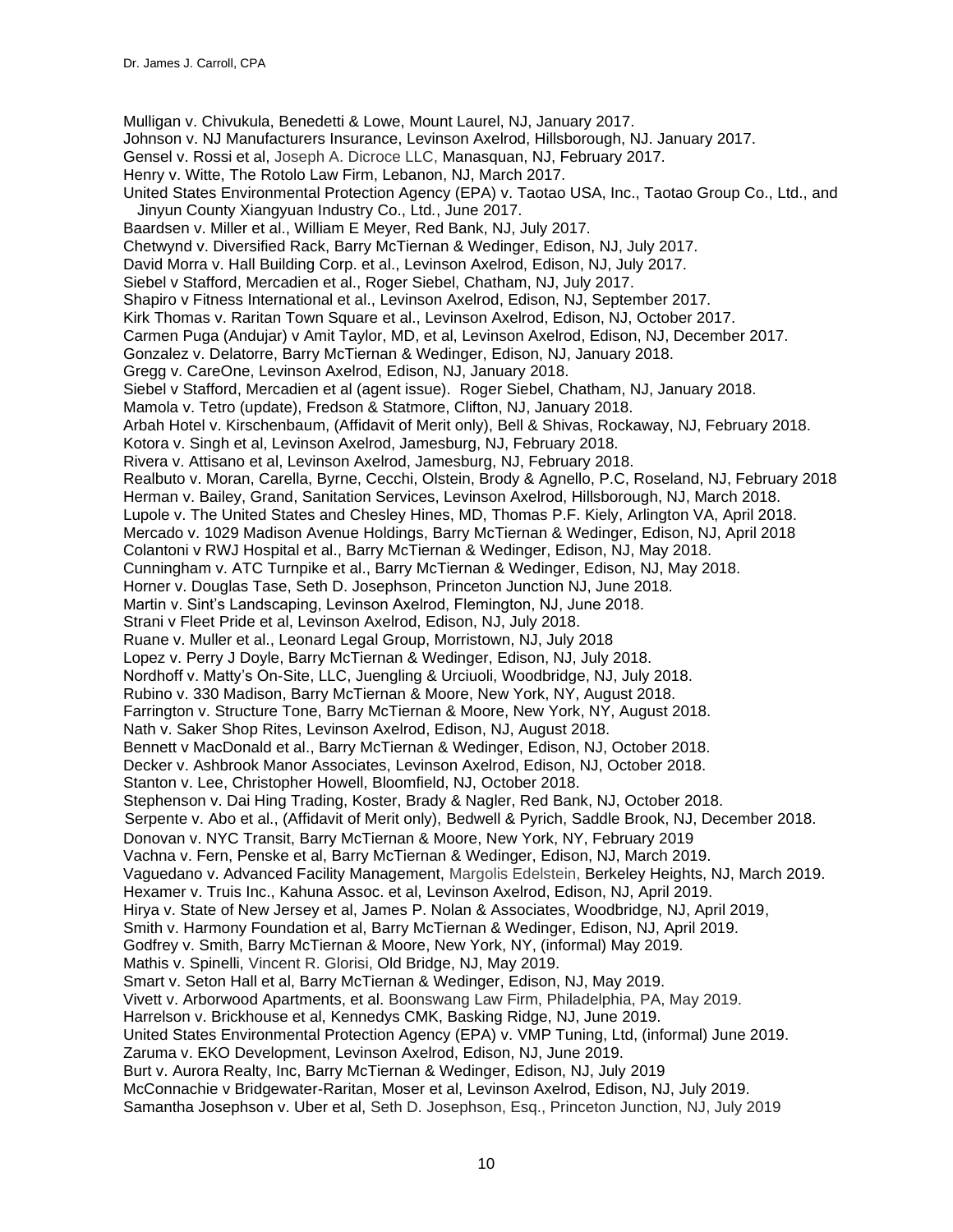Circelli v. Trovato, Ruga, et al., Barry McTiernan & Wedinger, Edison, NJ, July 2019 Smith v. Property Owners of 139 7<sup>th</sup> Avenue, Barry McTiernan & Wedinger, Edison, NJ, August 2019. Hollywood v. Abbas, Berger et al. Levinson Axelrod, Howell, NJ, September 2019. Grana v. Prudential, et al., Barry McTiernan & Moore, New York, NY, (informal) October 2019. Morris v. Gavin et al, Levinson Axelrod, Howell, NJ, October 2019. Lampman v. Timber Valley, Levinson Axelrod, Edison, NJ, October 2019. Wodz v. City of New York, Barry McTiernan & Moore, New York, NY, October 2019 LeFurge v A&S Concrete Plumbing, Levinson Axelrod, Edison, NJ, November 2019. Makowski v. Behm, Levinson Axelrod, Howell, NJ, November 2019. Williams v. Johnson & Johnson, et al., Levinson Axelrod, Edison, NJ, December 2019. Coderre v. Kilbride, ASW Concrete et al, Levinson Axelrod, Howell, NJ, December 2019. Scala v. TMS Logistics, et al, Barry McTiernan & Wedinger, Edison, NJ, December 2019. NJ State Board of Accountancy Complaint v Unnamed CPA, February 2020. Neals v. Mark Adams, MD et al, Levinson Axelrod, Edison, NJ, March 2020. Pindar, Hardeo v. Rochelle Sample, Monmouth Regional, Vincent R. Glorisi, March 2020. Buonavolonta v. Steven Lowry, MD et al, Levinson Axelrod, Edison, NJ, April 2020. Bailey, E&J, IGE, et al. v. Robert D. Bressler, Mark A. Kriegel, Ewing, NJ, May 2020. United States Environmental Protection Agency (EPA) v. Unnamed entity, June 2020. United States Environmental Protection Agency (EPA) v. Unnamed entity, July 2020. Harrington v. Crater, et al, Bell & Shivas, Rockaway, NJ, August 2020. Brown v. Broadrad et al, Levinson Axelrod, Forked River, NJ, 2020 October. Langley v. United Parcel Service et al, James P. Nolan & Associates, Woodbridge, NJ, November 2020.

### **Expert Witness Court Appearances**

Palko v. Binks, et al., Superior Court of Camden County, New Jersey, October 1989. Priore v. Robert Kay Graphics, Inc., Superior Court of Bergen County, New Jersey, December 1990. Kelly v. Northern Engineering, Superior Court of Bucks County, Pennsylvania, May - June 1991. Zube v. Zube, Superior Court of Bergen County, New Jersey, August 1991. Van Ysseldyk v. Citta, Citta, Zabarsky, Superior Court of Monmouth County, New Jersey, December 1992 - January 1993. Simon v. Atlantic Employees, Monmouth County Arbitration, Edison, New Jersey, December 1992 - January 1993. Krachun v. City of Manville, et al., Superior Court of Somerset County, New Jersey, May 1993. Bassinder et al. v. Jenkinsons et al., Ocean County Court (Chancery division), December 1993. Great American Meat & Seafood v. H&H Purveyors, et al., Superior Court of Passaic County, New Jersey, May 1994. Doreen Martin v. Dorazio, Superior Court of Somerset County, New Jersey, March-April 1995. Lott v. Burns, Superior Court of Hunterdon County, New Jersey, May 1995. Lowe v. Wills Equipment, Superior Court of Ocean County, New Jersey, August 1995. Gunther v. Zambon Corporation, Superior Court of Bergen County, New Jersey, April 1996. Frost v. Brenner et al., Superior Court of Bergen County, New Jersey, April 1996. Extended Technologies v. Elexor Corporation, Federal Bankruptcy Court, Newark, New Jersey, June 1996. Canavos v. Delran Board of Education, Superior Court of Burlington County, New Jersey, October 1996. Lafferty v. Hunt et al., Superior Court of Monmouth County, New Jersey, April 1997. Surmacz v. National Consumer Insurance, Superior Court of Union County, New Jersey, June 1997. Doreen Martin v. Dorazio (re-trial), Superior Court of Somerset County, New Jersey, September 1997. Frost v. Brenner et al. (re-trial), Superior Court of Bergen County, New Jersey, July 1998. Leeper v. Dover Industries et al., Superior Court of Warren County, New Jersey, November 1998. Lira v. City of Passaic et al., Superior Court of Passaic County, New Jersey, January 1999. Zydiak v. Caldwell College, Superior Court of Union County, New Jersey, February 1999. NCIC v. Major, NCIC v. Morales, and Eagle v. Frias, Superior Court of Hudson County, New Jersey, May 1999. Van Ysseldyk v. Diamond et al., Federal Bankruptcy Court, Trenton, New Jersey, July 1999.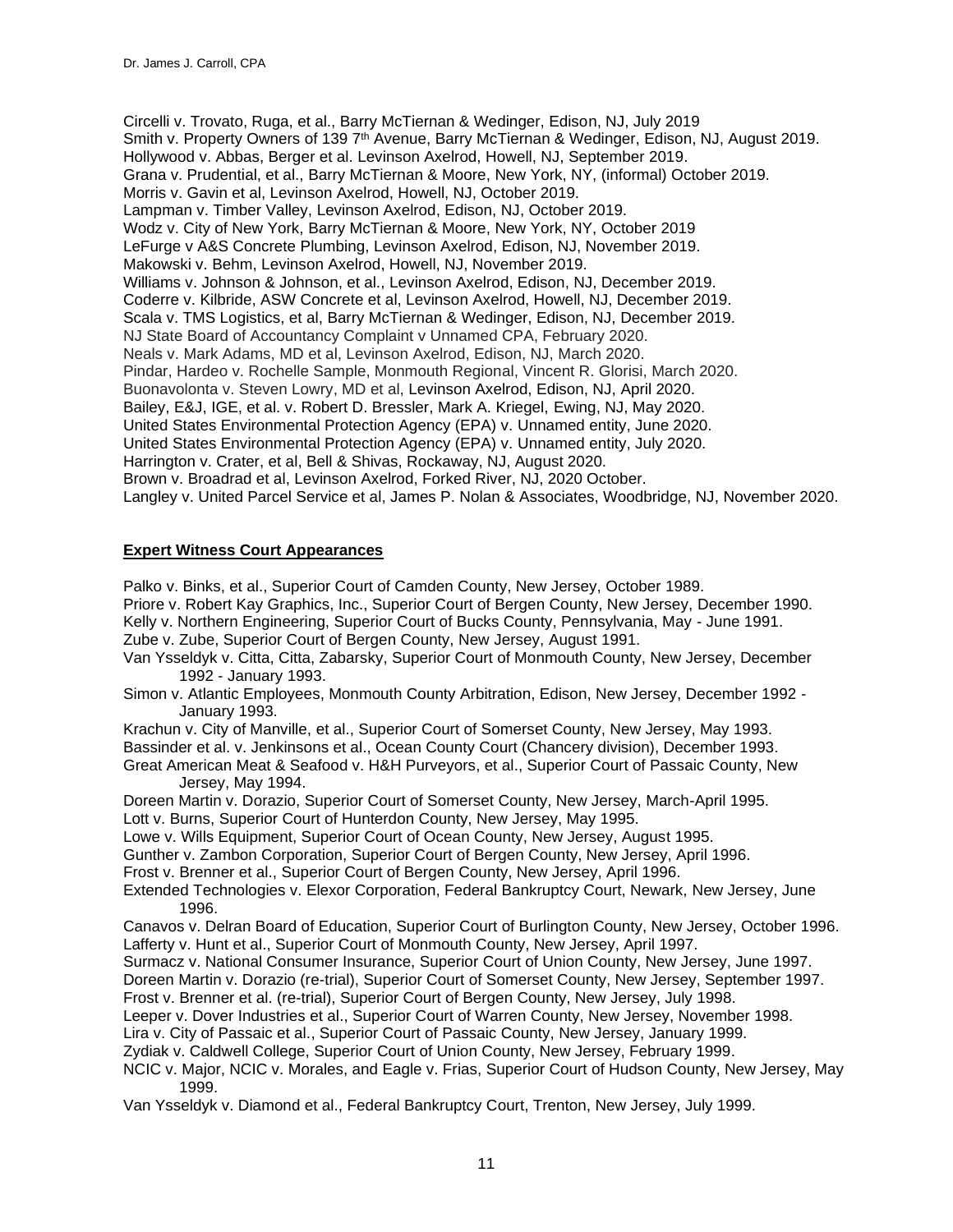Kothari v. Parikh, et al., Superior Court of Hudson County, New Jersey, September 1999. Domenici v. Orange & Rockland Utilities, Superior Court of Bergen County, New Jersey, January 2000. Henry's Playland, Inc. v. Samuel Tilles, Inc., Superior Court of Ocean County, New Jersey, July 2000. H. B. Realty v. Bloom & Bloom, et al., Superior Court of Passaic County, New Jersey, October 2000. Facciponti v. Whiting Village el at, Superior Court of Ocean County, New Jersey, July 2001. Fichner v Dollar Rent-a-Car et al., Superior Court of Monmouth County, New Jersey, July 2001. Blume v. Metallo, Superior Court of Essex County, New Jersey, October 2002. Strippoli v. Deyitis Trucking et al., Superior Court of Essex County, New Jersey, October 2002. Tynan v. Vicinage 13 et al., Superior Court of Morris County, New Jersey, March 2003. Noonan v. Harwood Lloyd, Superior Court of Essex County, New Jersey, July 2003. Lewis Green v. Jersey Central and v. Lebkicher, Superior Court of Middlesex County, September 2003. Krautheim v. County of Passaic, Superior Court of Hudson County, October 2003. Rokos V. Gourvitz, Superior Court of Essex County, New Jersey, August 2004. Rokos V. Gourvitz, Superior Court of Essex County, New Jersey, September 2004. Vogel v. Star-Ledger, Superior Court of Middlesex County, October 2005. Lewis Green v. Jersey Central and v. Lebkicher, Superior Court of Middlesex County, September 2007. Estate of Banas v. Vital Mobile Care et al., Superior Court of Middlesex County, July 2011. Lyons v. Nordstrom (election), Superior Court of Morris County, September 2011. Frankfort v Ferrara, Superior Court of Essex County, December 2011. Hernandez v Glavin, Superior Court of Passaic County, January 2012. Cromer v. Hank Starr, Superior Court of Ulster County, NY, July 2012 Larson v Larson, Superior Court of Union County, December 2012. Bahn v. Trinitas, Superior Court of Middlesex County, April 2014. Anderson v. Robert Wood Johnson, Superior Court of Middlesex County, June 2015. Nada/Srahin v. ADM Management, Superior Court of Essex County, June 2015. Abrams v. Michael Simon, Superior Court of Mercer County, January 2016. Moore (Life Care Plan Value), Superior Court of Middlesex County, June 2016. United States Environmental Protection Agency (EPA) v. Taotao USA, Inc. et al., Administrative Law Court, Washington, DC, October 2017.

# **Other Experience – prior to 1983**

- Business Analysis in start-up, turn-around, and acquisition situations, reporting to the Executive Vice President and Vice President of Finance. Participated in and assessed market projections, product and manufacturing process variations, facilities expansion and reduction alternatives. Projected effects on profit and ROI for each alternative.
- Developed and assisted in the implementation of start-up and maturation strategies for a new venture during its growth to \$100 million in sales and ROA exceeding 35%.
- Assessed desirability of three acquisition candidates from financial, operation, and human resource perspectives; presented and received Board of Directors' approval for all three acquisition candidates; participated in two successful acquisitions and closings.
- Conceived, developed, and participated in the implementation of an overall business strategy for the turnaround of a \$150 million business, including product line and customer pricing strategies, manufacturing facility redeployment and sales manning assignments resulting in a projected P&L change of \$8 million per year.
- Controller of a multi-location manufacturing enterprise with direct responsibility for cost and general accounting, EDP supervision, cash management, budgeting, and planning during its growth through acquisition from \$10 to \$40 million in sales. Responsibilities included direction of three divisional controllers and their staffs.
- Upgraded Manufacturing Accounting to provide focal information on manufacturing/volume variances and product line profitability while establishing clear lines of responsibility for costs and expenses.

Installed divisional financial and operational reporting in existing and newly acquired companies. Cost Accounting Management in Job Order and Process environments.

Identified needs, designed and implemented cost systems during the start-up of three manufacturing locations, including associated operational control systems.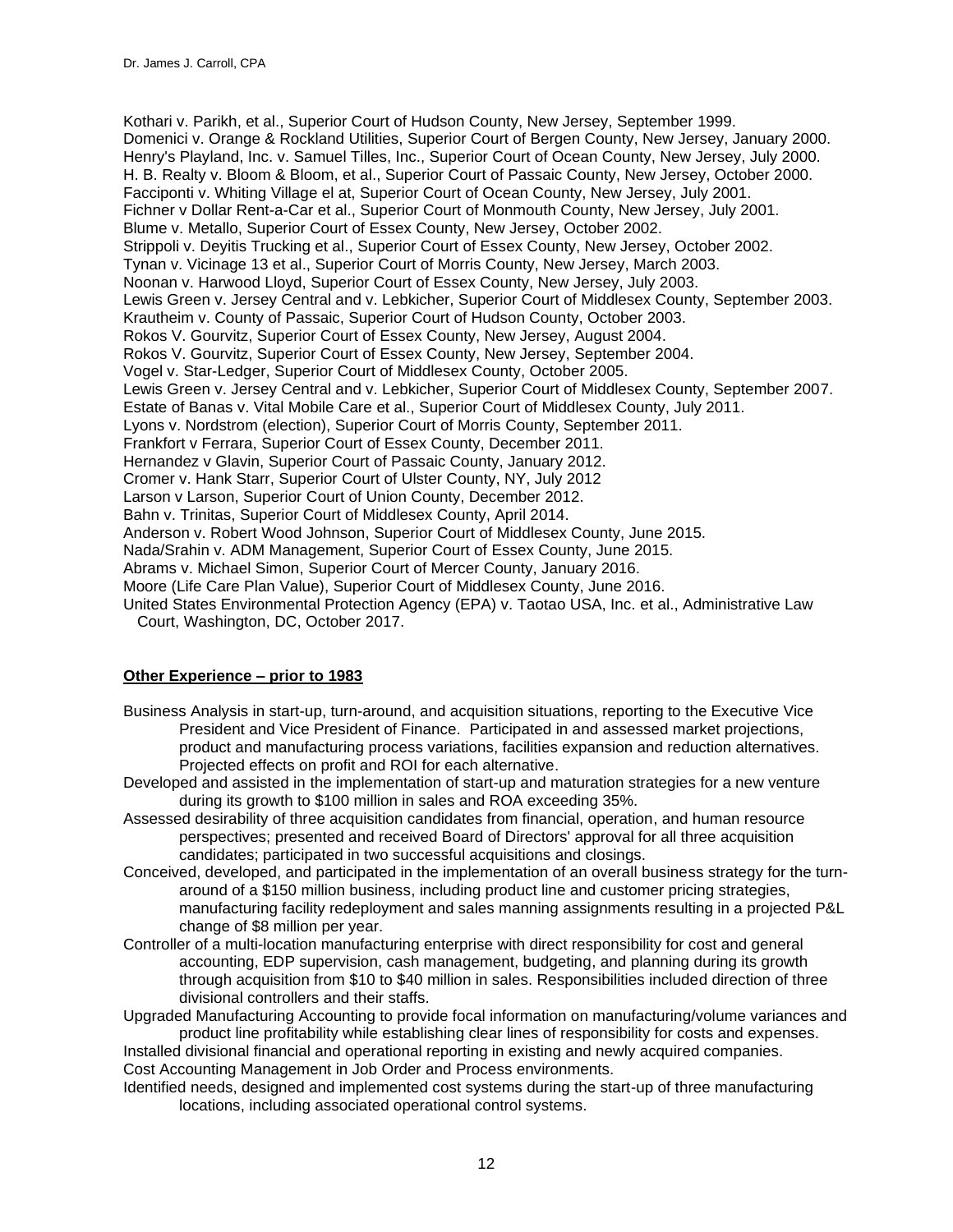- Cost systems design included business planning techniques such as direct costing and forecasting capabilities.
- Designed and installed a standard cost system in a Job Shop environment involving over 50,000 parts and sub-assemblies. System was generated on IBM 370 equipment.

Management consulting in operational and accounting areas for a "Big 4" international CPA firm.

# **Affiliations**

- *The Journal of Small Business Management*  Editorial Board Member 1990 to 2010. Selected as the Outstanding Member of the editorial board - 1996.
- *The Case Research Journal* Editorial Board Member 1994 and continuing. Selected as the Outstanding Member of the editorial board – 2000 and 2008.
- *The Journal of Managerial Issues* Editorial Board Member 1988 to 1995
- *The Journal of Small Business Strategy* Editorial Board Member 1994 and 1998.
- *Fraud Magazine: Journal of the Association of Certified Fraud Examiners*, Editorial Board member, 1999 to 2003.
- International Council of Small Business Sr. Vice President for Finance 1990 to 1992; Sr. Vice President for Research & Publications - 1992-1993
- Academy of Management member 1988 and continuing Director for the Management Education Division 1997 to 1999 - selected an Outstanding Reviewer - 1996. Director for the Managerial Consultation Division1999 to 2001.
- Eastern Academy of Management member 1998 and continuing Treasurer 1995-1998, member of 1995 Program Committee, 1991 track chair for Entrepreneurship, Small Business, and Technology Management.
- Association of Management 1988 to 1992 1991 Strategic Management track chair
- Institute of Management Accountants member and member of CMA exam review staff 1986-1989 American Accounting Association – 2001 to 2002
- Institute of Applied and Behavioral Management Vice President for Finance, 1993 to 1996.
- North American Case Research Association 1992 and continuing
- National Association of Forensic Economics 1996 and continuing
- The Case Association (formerly the Eastern Case Writers Association) Director 1990-1991, Vice President-Program 1991-1993, President 1993 to 1996, Treasurer 1996 to 2006. Selected as the first Fellow of the organization.
- Association of Collegiate Entrepreneurs 1987 to 1990
- Small Business Institute Directors Association 1987 to 1994
- United States Association for Small Business & Entrepreneurship 1988 and continuing
- International Association of Business Disciplines 1988 to 2002
- American Association of University Professors 1988 to 1995 local chapter Treasurer 1992-4, Vice President 1994.
- Association for Retarded Citizens Somerset County, member 1979 and continuing Chief Financial Officer and Member of Board of Directors, 1980-1986.
- MENSA International Society of persons with high IQs 1976 and continuing.
- New Jersey Society of CPAs Fellow as of February 1993, Educators Committee 2002 and continuing (chair 2009-2011), Professional Conduct/Ethics Committee 2005-2018, 2020 and continuing, Scholarship Committee – 2004 - 2012.

# **Publications**

- "An Organization Study of The American Society of Travel Agents" Travel Agent Magazine, March 1973. Coauthored as an employee of Deloitte & Touche.
- "CenPointe Devices, Inc." Certified Management Accountant Examination December 1986 Questions and Unofficial Answers, Institute of Certified Management Accountants, 1987.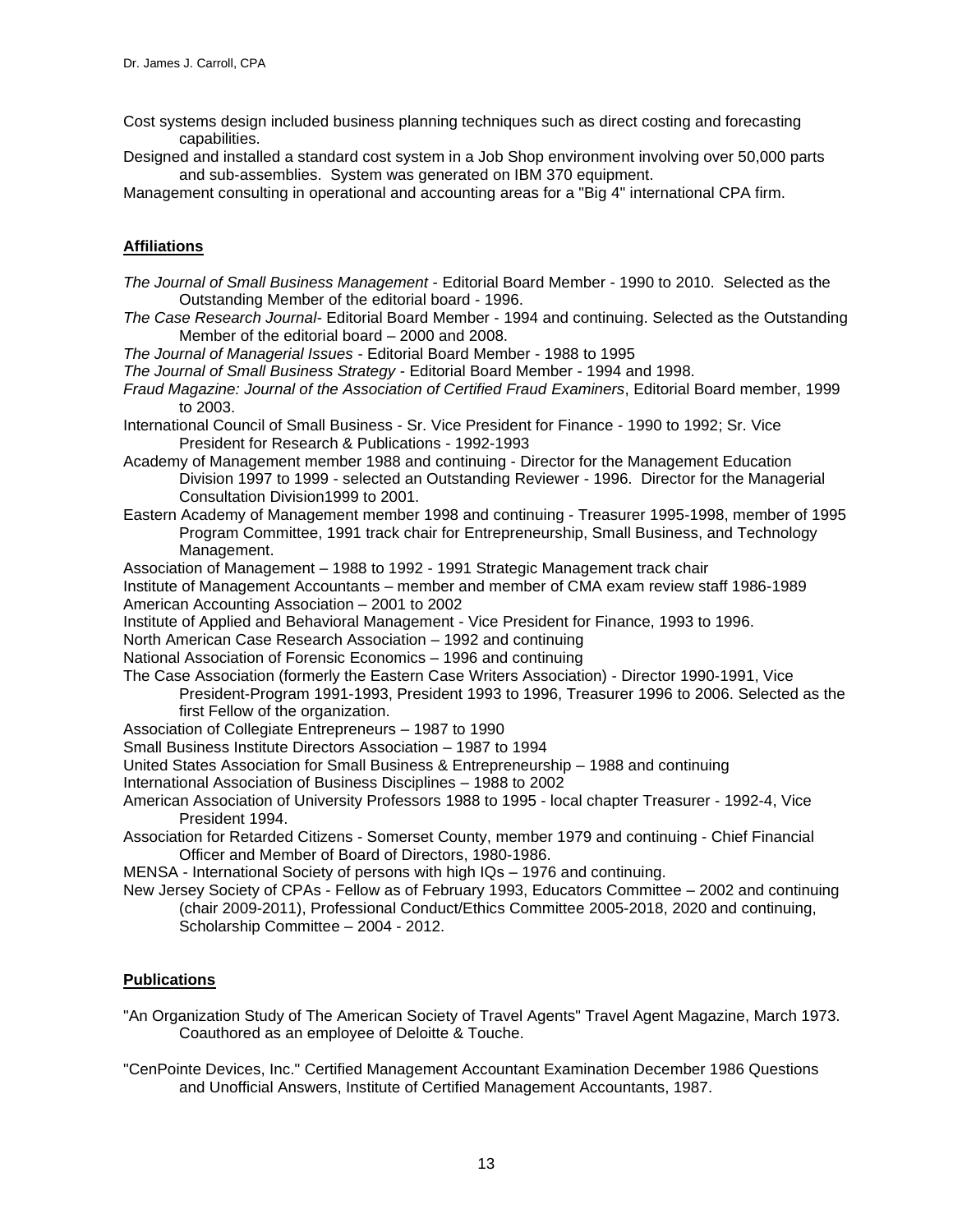- Control Methodologies for Achievement of Strategic Objectives, University Microfilms International, Ann Arbor, Michigan, 1988.
- "Allied Charge, Inc." Certified Management Accountant Examination June 1987 Questions and Unofficial Answers, Institute of Certified Management Accountants, 1988.
- "Parkside School District" Certified Management Accountant Examination June 1987 Questions and Unofficial Answers, Institute of Certified Management Accountants, 1988.
- "Central Foundry" Certified Management Accountant Examination June 1987 Questions and Unofficial Answers, Institute of Certified Management Accountants, 1988.
- "Strategy's Effects on the Choice of Management Control Approach" Proceedings of the 1988 annual meeting Association of Management in October 1988, Long Beach, CA. This paper was awarded the Best Paper Award in the Strategic Management division, as noted in the Proceedings.
- "EraTech Corporation" Certified Management Accountant Examination December 1987 Questions and Unofficial Answers, Institute of Certified Management Accountants, 1988. This case has also been published within several accounting textbooks, including: Rayburn, Gayle L. Principles of Cost Accounting (4th edition), Irwin Publishers, 1989 (page 34),
	- and Barfield, Jesse T., Cecily A. Raiborn, and Michael A. Dalton Cost Accounting: Traditions and
	- Innovations, West Publishing Co., 1991 (pages 21-22).
- "The Choice of Approach to Management Control as an Element of Strategy" a chapter within Readings and Cases in Strategic Management by Herbert Sherman, Ginn Press, 1989.
- "Delaware City" Certified Management Accountant Examination June 1988 Questions and Unofficial Answers, Institute of Certified Management Accountants, 1989.
- "Interpersonal Communication Models" Certified Management Accountant Examination June 1988 Questions and Unofficial Answers, Institute of Certified Management Accountants, 1989.
- "Atlantis Laboratories" Certified Management Accountant Examination June 1988 Questions and Unofficial Answers, Institute of Certified Management Accountants, 1989.
- "Spiral Laboratories" Certified Management Accountant Examination June 1989 Questions and Unofficial Answers, Institute of Certified Management Accountants, 1990.
- "Organizational Conflict" Certified Management Accountant Examination June 1989 Questions and Unofficial Answers, Institute of Certified Management Accountants, 1990.
- "Corporate Cost Allocation" Certified Management Accountant Examination June 1989 Questions and Unofficial Answers, Institute of Certified Management Accountants, 1990.
- "Franchising Economics" Certified Management Accountant Examination December 1989 Questions and Unofficial Answers, Institute of Certified Management Accountants, 1990.
- "Political Behavior" Certified Management Accountant Examination December 1989 Questions and Unofficial Answers, Institute of Certified Management Accountants, 1990.
- "Almost Home Cookin'" Certified Management Accountant Examination December 1989 Questions and Unofficial Answers, Institute of Certified Management Accountants, 1990.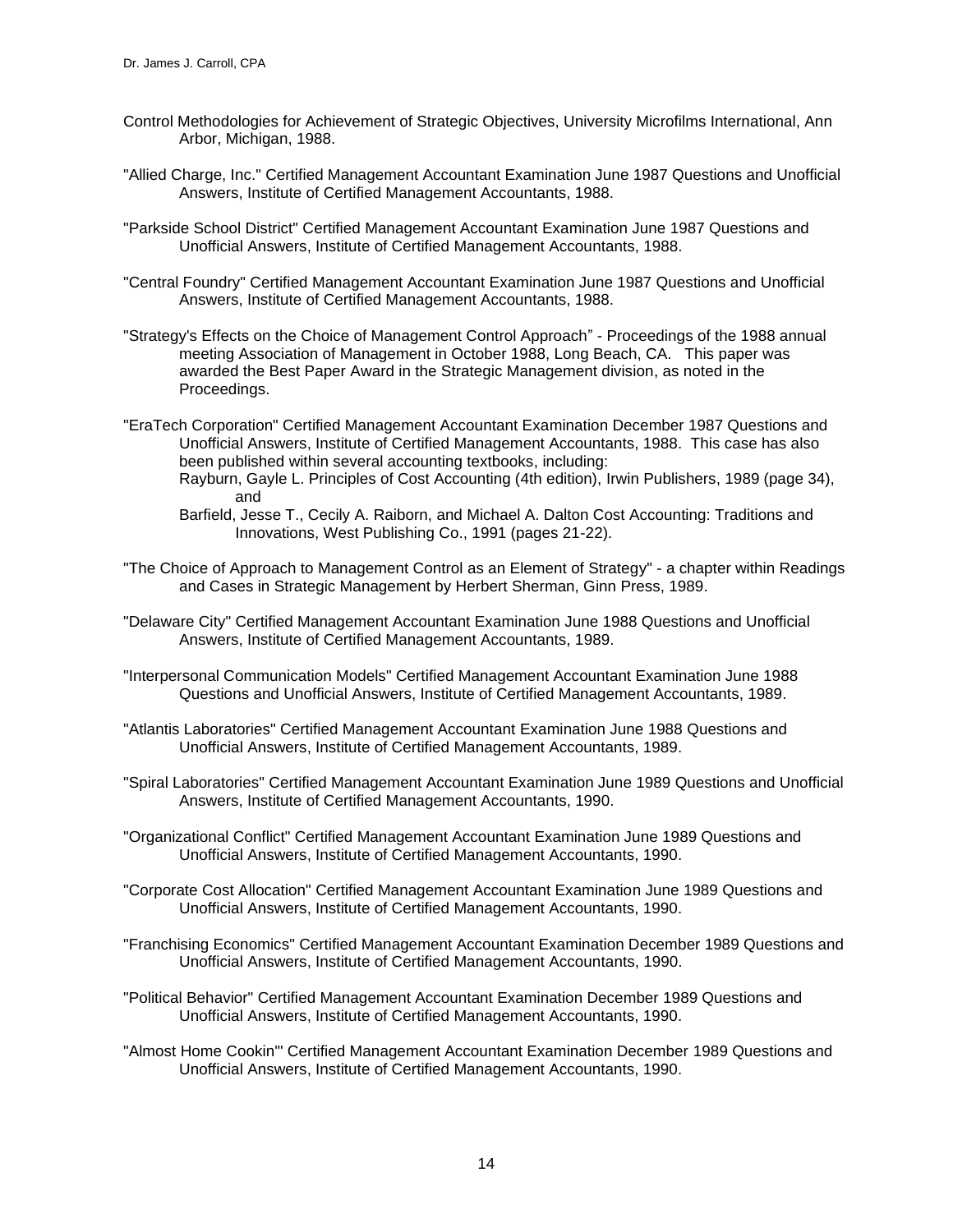- "Bill Scanlon's Heartache: The Chronicle of an Entrepreneur" a case study submitted to the University of Illinois' Journal of Management Case Studies. (Coauthor).
- "Columbia Picture Feature Film Operation a strategic analysis" a case study submitted to the Journal of Management Case Studies.
- "An Introduction to Desktop Publishing including Software Reviews and Recommendations" submitted to Management Accounting. (Coauthor).
- "MiniMicroSoft Corporation" Certified Management Accountant Examination June 1989 Questions and Unofficial Answers, Institute of Certified Management Accountants, 1990.
- "Low Cost Marketing Research" The Bell Business Report, April 1990.
- "Competitive Intelligence" The Bell Business Report May 1990.
- "Self-Employment Tax Strategies" The Bell Business Report, June 1990.
- "Strategic Profiling of Business Units: A Standardized Presentation Format For Use in a Large Group Setting" - The Association of Management - Annual National Conference Proceedings – 1991 (Multi-Disciplinary - volume II), in August 1991, Atlantic City, NJ.
- The 1992 Proceedings of Cases in Progress Eastern Case Writers (editor), meetings at Cambridge, Massachusetts in April 1992 and Baltimore, Maryland, May 1992.
- "Towards a New Taxonomy of Humor" 1992 Proceedings of The Urban Business Association, April 1992, Baltimore, MD.
- "Recruiting and Selecting Student Assistance for Operating 'Downsized' Small Business Institutes" (coauthored with Dr. Herbert Sherman of Marist College) published in the Proceedings and Addendum of the 1993 Regional SBIDA Meeting, New York City, October 1992.
- "The Effect of Strategy on Preference for Managerial Control Systems" 1992 Proceedings of The Eastern Academy of Management, May 1992, Baltimore, MD.
- The 1993 Proceedings of Cases in Progress Eastern Case Writers (associate editor) meetings at Philadelphia, Pennsylvania in March 1993 and Providence, Rhode Island, May 1993.
- Who's Who in Small Business and Entrepreneurship Worldwide: The Official Membership Registry of the International Council for Small Business (editor) - published Spring 1993.
- "Course and Curriculum Designs for Transnational Small Business," published in 1993 Proceedings of The International Council for Small Business.
- "Managerial Responsibilities Within the Legal Process: Towards a Definition of Frivolous Lawsuits," published in 1993 Proceedings of The International Association of Business Disciplines (held from 1992).
- "A Comparative Analysis of Instructional Methodologies in Small Business/Entrepreneurship: Role-Play, Computer Simulation, and Case Study," published in 1993 Proceedings of The International Association of Business Disciplines.
- "Legal Challenges for Small Business: Frivolous Lawsuits" (co-authored with Herbert Sherman), 1993 Proceedings of the Small Business Institute Directors Association, San Diego, California.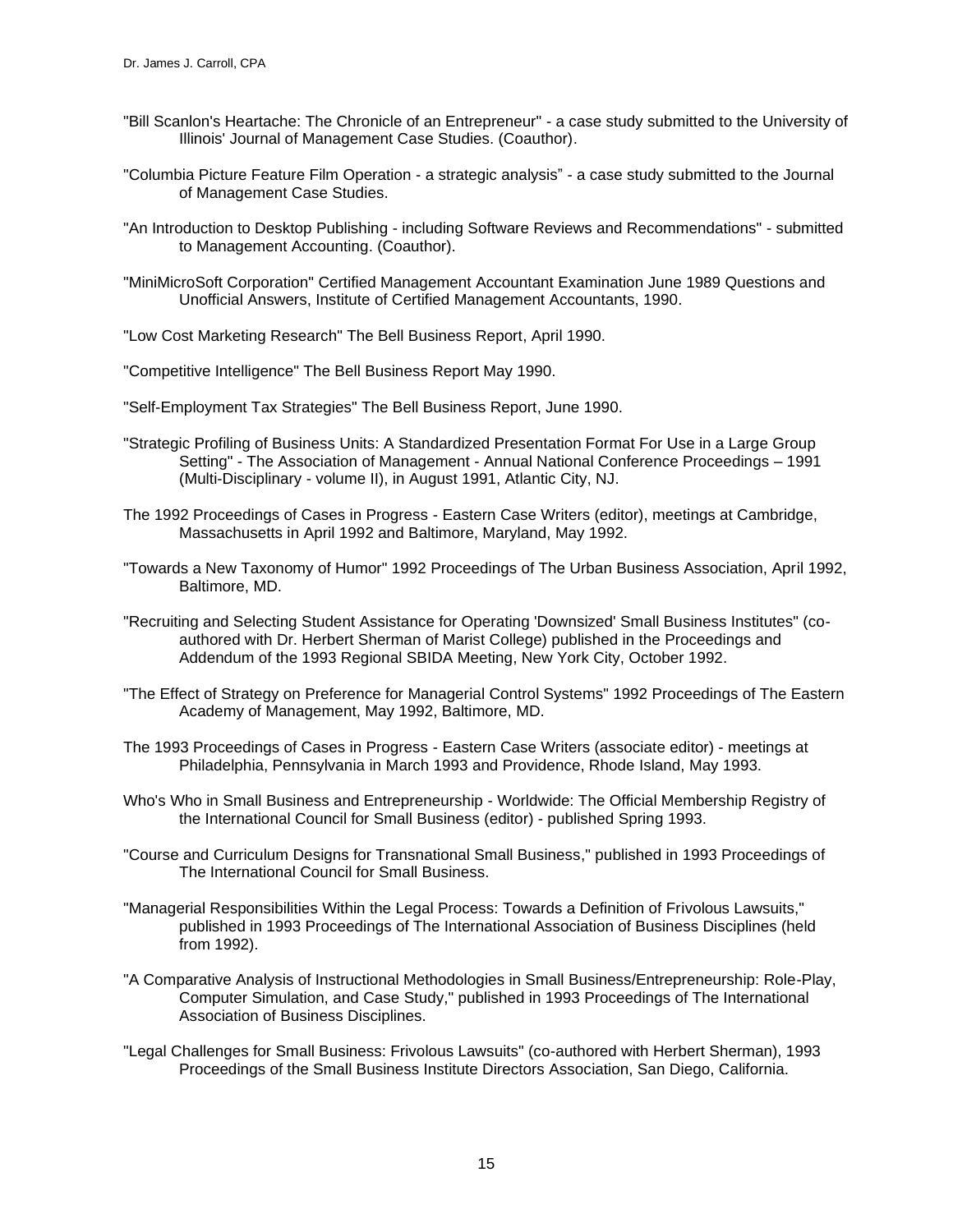- "The Use of Varied Teaching Approaches to College Business Courses," published in 1993 Proceedings of The Urban Business Association - abstract.
- "Internationalizing the Small Business Curriculum," a two-day seminar/symposium sponsored by World Trade Council, the American Assembly of Collegiate Schools of Business (AACSB), and others at Wichita State University, Wichita, Kansas - Feb. 21 and 22, 1992.
- "Why Not Get Started Writing Cases," a symposium presented at the Urban Business Association meeting, Baltimore, MD, April 25, 1992.
- "Transnational Small Business Curriculum Design" a presentation given at the International Small Business Congress in October 1992 in Warsaw, Poland.
- "Strategic Profiling of Business Units: A Standardized Approach for Use in Large Group Settings" published with the Instructors Resource Manual accompanying Strategic Management: A Methodological Approach (fourth edition) by Alan Rowe, Richard O. Mason, Karl E. Dickel, Richard B. Mann, and Robert J. Mockler, Addison-Wesley, 1994.
- "Challenges in the Development and Application of Small Business Cases" (workshop abstract), 1994 Proceedings of the Small Business Institute Directors Association, San Antonio, Texas.
- "Converting Small Business Institute Reports into Publishable Cases" (workshop abstract), 1994 Proceedings of the Small Business Institute Directors Association, San Antonio, Texas.
- "The Marriott Corporation and Technology," a case study selected in 1994 for future use by Regents College, Albany, New York on the nationwide ACT Examination in Business Policy and Planning.
- Practitioner Liaison" column in the February 1994 edition of The Management Education Division Newsletter ("MED") of the Academy of Management.
- "Litigation Support and Management Consulting" 1994 Proceedings of The Institute of Behavioral and Applied Management, Washington, D.C., October 1994.
- The 1994 Proceedings of Cases in Progress (volume 1, Number 1) Eastern Case Writers (associate editor) - meeting at Portsmouth, New Hampshire in April 1994.
- The 1994 Proceedings of Cases in Progress (volume 1, Number 2) Eastern Case Writers (associate editor) - meeting at Albany, New York, in May 1994.
- "IBM and the CMA Review Course" (with Norman Foy) 1995 Proceedings of Cases in Progress no. 2, Spring 1995, an instructional case and teaching note.
- "Where the Jobs Are! New Areas Requiring CPA Expertise" Tomorrow's CPA, NJ Society of CPA's, Spring 1995
- The 1995 Proceedings of Cases in Progress (volume 95, Number 1) Eastern Case Writers (associate editor) - meeting at Providence, Rhode Island in April 1995.
- The 1995 Proceedings of Cases in Progress (volume 95, Number 2) Eastern Case Writers (associate editor) - meeting at Ithaca, New York, in May 1995.
- "IBM Skill Dynamics and the CMA Review Course" abstract published in The 1994 Proceedings of the World Association for Case Method Research and Application, Montreal, June 1994.
- Session Chair "Financing Entrepreneurial Ventures" 1994 annual meeting of The Academy of Management, Dallas, August 1994.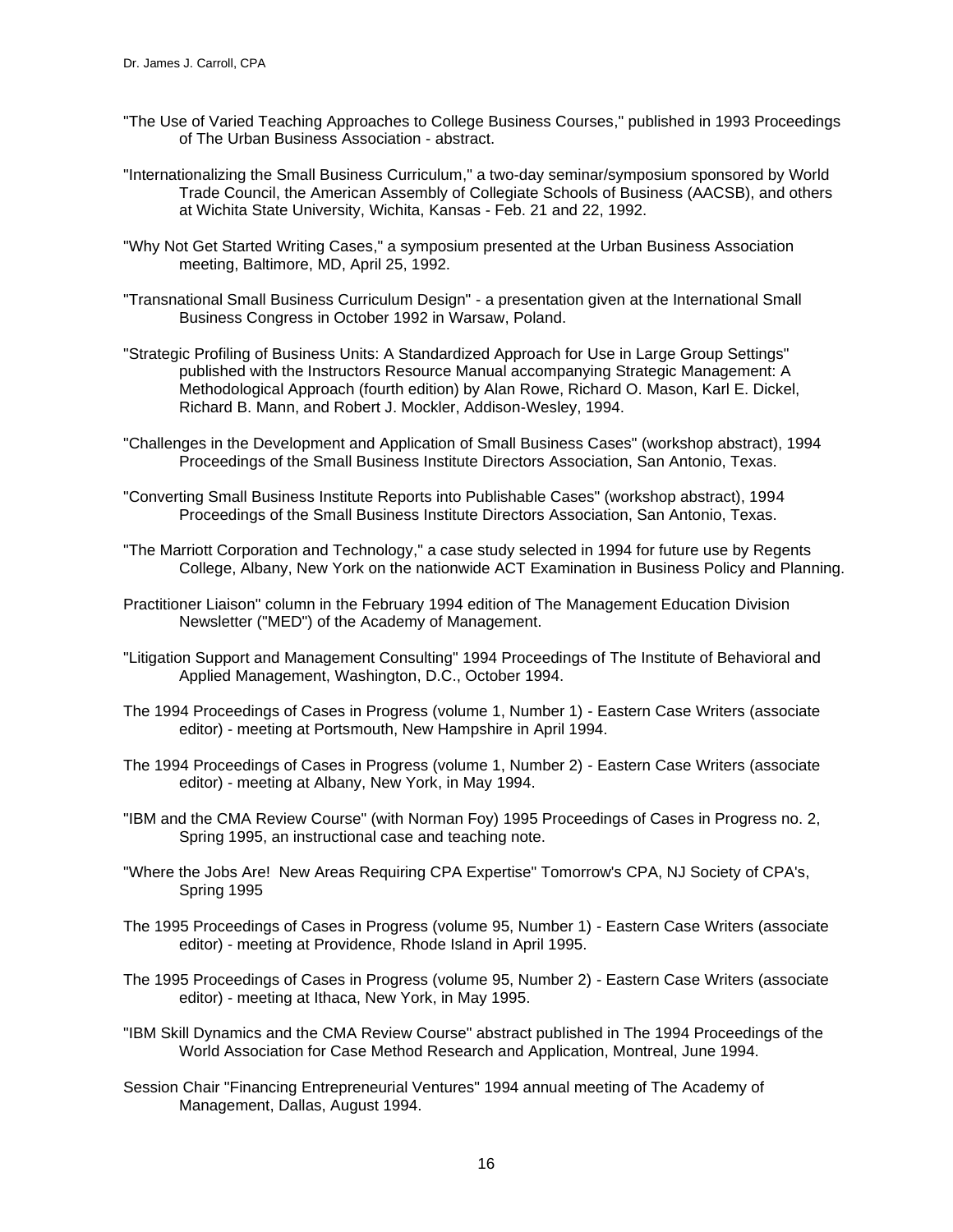- Discussant "Theory with Practice: A Postmodern Synthesis for management Education" 1994 annual meeting of The Academy of Management, Dallas, August 1994.
- "Real Time Case Learning" a symposium (with John Seeger and Barry Armandi) as part of the Academy of Management Teaching Enhancement conference April 1995 in Chicago.
- "Case Learning: Muddling Through Yet Theory Based" as part of a symposium entitled "where Out Teaching Methods are and Where They're Going" (with Joseph Wolfe, Jean Bartunek, David Fearon) at the May 1995 meeting of the Eastern Academy of Management in Ithaca, New York.
- "Forensic Accounting as a Career Choice for Accounting Students" a part of a panel presentation at Pace University, Manhattan Campus, April 1995.
- VIP Case Reviewer, a session with 5 case reviews in a round-table session, the Eastern Case Writers Association May 1995 meeting in Ithaca, New York.
- Program Chair (acting), Annual Eastern Case Writers, March 1995 meeting in Providence, Rhode Island.
- Program Chair (acting), Annual Eastern Case Writers, May 1995 meeting in Ithaca, New York.
- Discussant "Preventing Plagiarism in Management Education" 1995 annual meeting of The Academy of Management, Management Education and Development Division, Vancouver, August 1995.
- Session Chair "Innovation and Product Championing" 1995 annual meeting of The Academy of Management, Entrepreneurship Division, Vancouver, August 1995.
- Session Chair "Emerging Issues in Management Consulting" 1995 annual meeting of The Academy of Management, Managerial Consultation Division, Vancouver, August 1995.
- Contributor of questions, Uniform CPA Examination Questions and Unofficial Answers, November 1995 edition.
- "Career Choices: Alternate Model of the Academic Experience" within the Doctoral Consortium, May 1996 meeting of the Eastern Academy of Management, Arlington, Virginia.
- Presenter within the "VIP Review" at the May 1996 meetings of the Eastern Case Writers Association and Eastern Academy of Management, Arlington, Virginia.
- Paper Discussant "Philosophies of Management Education" Management Education Division, Annual Meeting of The Academy of Management, Cincinnati, Ohio, August 1996.
- Session Chair "Consultation and Organizational Design," Managerial Consultation Division, Annual Meeting of The Academy of Management, Cincinnati, Ohio, August 1996.
- Presenter within the "VIP Review Session" at the April 1997 meetings of the Eastern Case Writers Association and North East Decision Sciences Institute, Annapolis, Maryland.
- "Teaching with Cases" (a symposium with John Pearce and John Seeger), May 1996 Annual Meeting of The Eastern Academy of Management, Arlington, Virginia.
- "The Case as a Foundation for Experiential Learning" a symposium with Jay Bender, Joel Harmon, and Herb Sherman, May 1997 Annual Meeting of The Eastern Academy of Management as published in the 1997 Proceedings of The Eastern Academy of Management, New Brunswick, New Jersey, May 1997.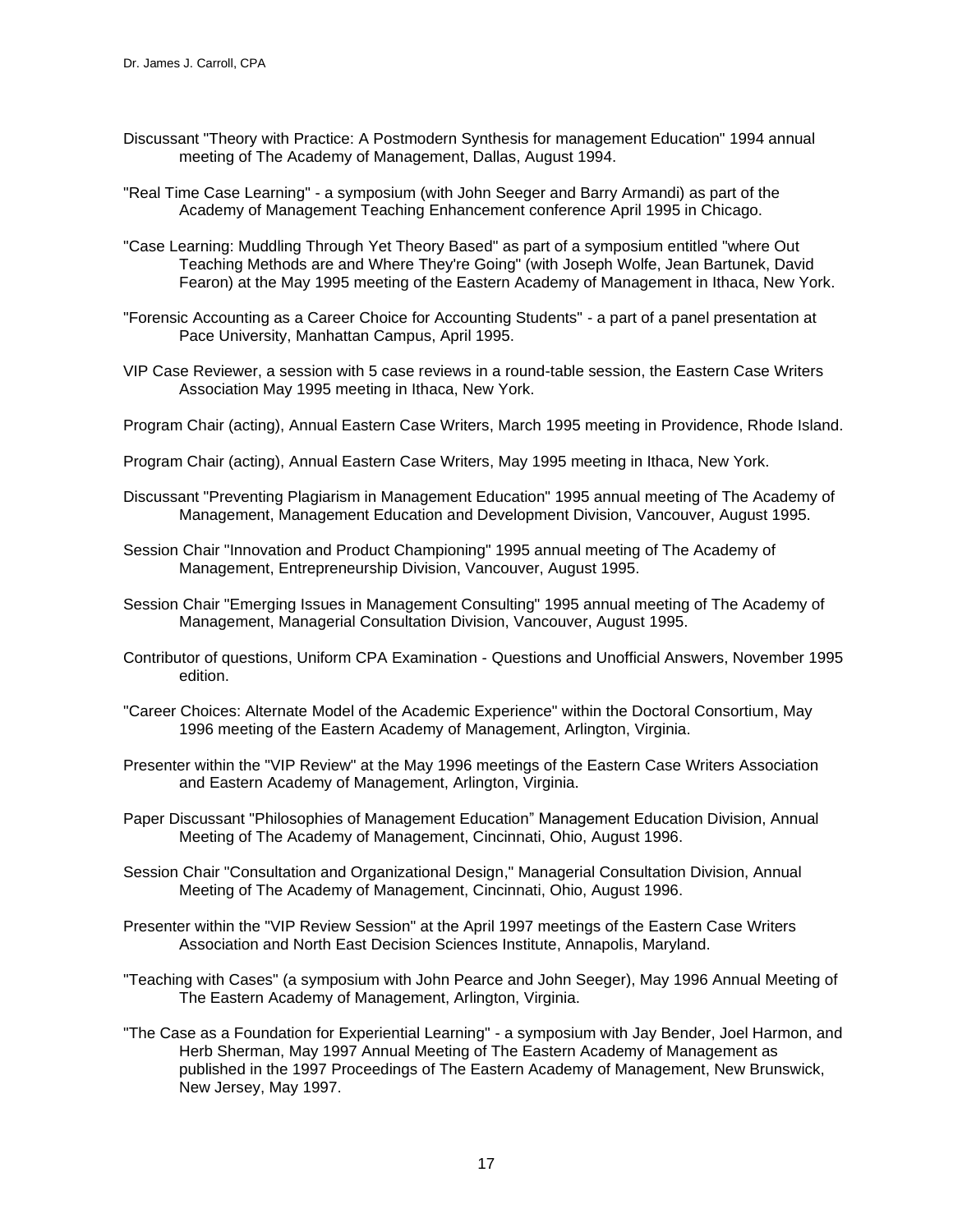- Case discussant "Silva Seafood, Inc." at the May 1997 meeting of the Eastern Case Writers Association (ECWA) Eastern Academy of Management (EAM) in New Brunswick, New Jersey, May 1997.
- Paper Discussant "Innovations and New Perspectives in Case Study Pedagogy" Management Education Division, Annual Meeting of The Academy of Management, Boston, Massachusetts, August 1997.
- Paper Discussant "Enhancing Learning in Consulting" Managerial Consultation Division, Annual Meeting of The Academy of Management, Boston, Massachusetts, August 1997.
- Paper Discussant "Performance: The Fundamental Dependent Variable in New and Small Venture Research" Management Education Division, Annual Meeting of The Academy of Management, Boston, Massachusetts, August 1997.
- Presenter within the "VIP Review session" at the May 1998 meeting of the Case Association and Eastern Academy of Management, Springfield, Massachusetts. VIP reviews were published in the 1998 Proceedings of Cases in Progress of the Case Association.
- Discussant (4 papers) "Managing Consulting Firms" Managerial Consultation Division, Annual Meeting of The Academy of Management, San Diego, California, August 1998.
- Discussant (2 papers) "Computers in Management Teaching" Management Education Division, Annual Meeting of The Academy of Management, August 1998.
- "Decision Making in an organizational setting: Cognitive and organizational influences on risk assessment in commercial lending: A research translation" The Academy of Management Executive (November 1998).
- Presenter within the "VIP Review session" at the March 1999 meeting of the Case Association and Northeast Decision Science Institute, Newport, Rhode Island. VIP reviews were published in the 1999 Proceedings of Cases in Progress of the Case Association.
- Presenter within the "VIP Review session" at the May 1999 meeting of the Case Association and Eastern Academy of Management, Philadelphia, Pennsylvania. VIP reviews were published in the 1999 Proceedings of Cases in Progress of the Case Association.
- Discussant (3 papers) "New Paradigms for Consultation" Managerial Consultation Division, Annual Meeting of The Academy of Management, Chicago, Illinois, August 1999.
- *Investigating Entrepreneurial Opportunities: A Practical Guide to Due Diligence* (co-authored with Richard Green), Sage Publications, 2000.
- Presenter within the "VIP Review session" at the May 2001 meeting of the Case Association and Eastern Academy of Management, New York, New York. VIP reviews were published in the 2001 Proceedings of Cases in Progress of the Case Association.
- Presenter within the "VIP Review session" at the May 2002 meeting of the Case Association and Eastern Academy of Management, New Haven, Connecticut.
- Co-author (primary author Harry Nolan, Ph.D.) *A Market Research Demand Analysis of the 2002 Seaside Heights New Jersey Summer Tourism Market*, March 2003.
- Presenter at the April 2003 annual meeting of the New Jersey Association of Trial Lawyers "The Economic Construction and Evaluation of the Family Support Unit" as published within their *Proceedings.*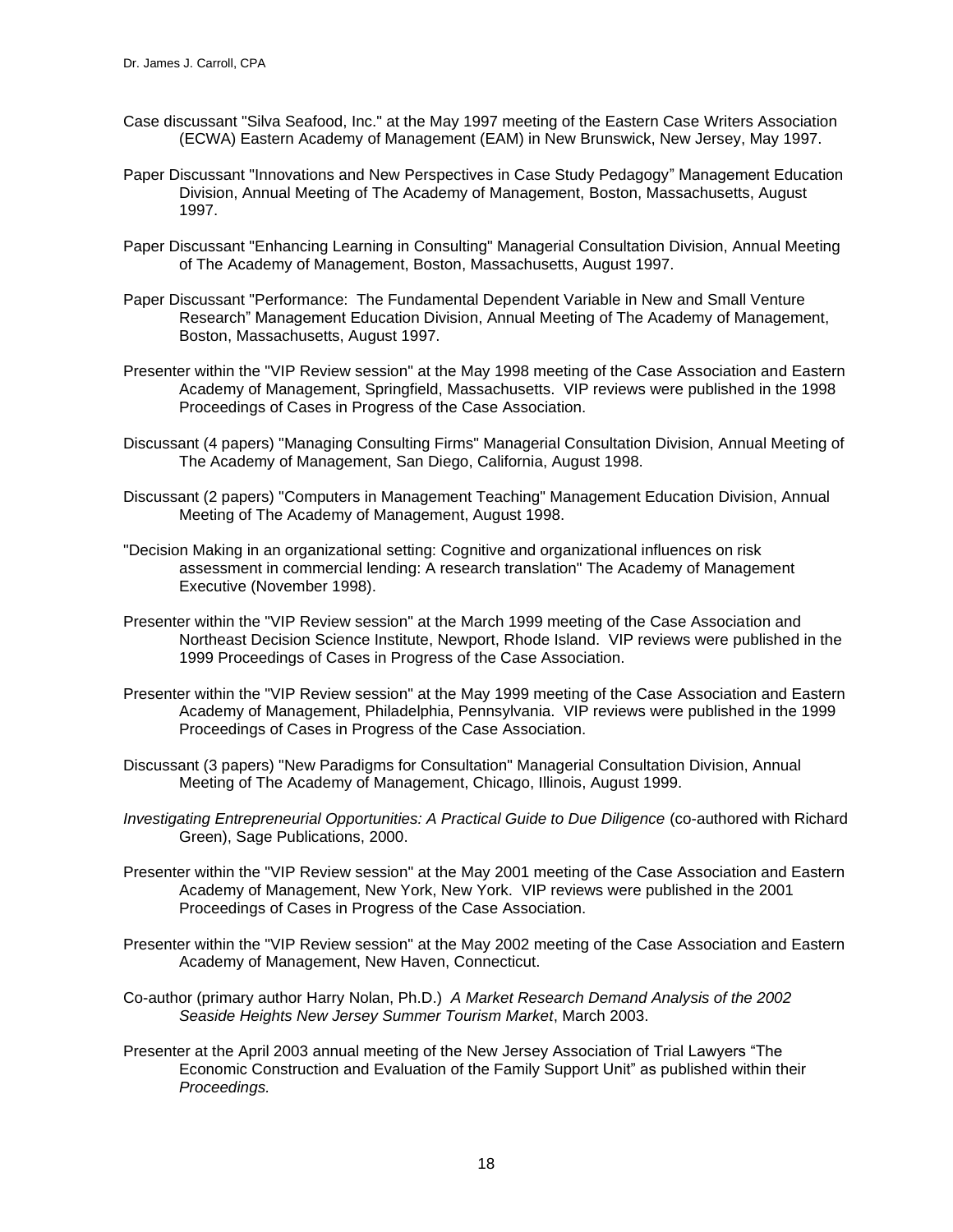- Presenter within the "VIP Review session" at the May 2003 meeting of the Case Association and Eastern Academy of Management, Baltimore, Maryland.
- "Add Value to your Claims" published in the *New Jersey Lawyer* on 18 August 2003.
- Presenter within the "VIP Review session" at the May 2004 meeting of the Case Association and Eastern Academy of Management, Providence, Rhode Island.
- "A Primer on Case Reviewing" *The Case Journal* (electronic), Fall 2004.
- "Case Research, Writing & Teaching" a presentation made to the School of Business faculty at Kutztown University, Kutztown, Pennsylvania, April 2005.
- Featured Session entitled "VIP Reviewing session" at the May 2005 meeting of the Case Association and Eastern Academy of Management, Springfield, Massachusetts. This session included a presentation of an intensified case review and invited presentation of my "Primer" article.
- A book review of *The Power of Problem-Based Learning*, Barbara J. Duch, Susan E. Groh, and Deborah E. Allen (Eds.). Sterling, VA: Stylus Publishing, 2001 in the June 2005 edition of the Academy of Management *Learning & Education Journal,* volume 4, number 2.
- Edited of a section of Volume 2, Number 2 (Fall 2005) of the *Organization Management Journal* dedicated to Teaching and Learning using cases supplied by the CASE Association.
- "The Anatomy of an Instructional Case from a Reviewers Perspective" *The Case Journal* (electronic), Fall 2005.
- "Case Research, Writing & Teaching" a presentation made to the School of Business faculty at Ramapo College, Mahwah, New Jersey, December 2007.
- "NJ Law & Ethics for CPAs" the only required continuing professional education course for NJ CPAs approved by action of the New Jersey State Board of Accountancy, approved by the continuing professional education committee and the full NJ State Board of Accountancy June 2006.
- "NJ Law & Ethics for CPAs" the only required continuing professional education course for NJ CPAs approved by action of the New Jersey State Board of Accountancy, approved by the continuing professional education committee and the full NJ State Board of Accountancy, March 2009.
- "Independence Impaired but Still Objective: The Proposed New SSARS Standard" (co-author) NJ Society of CPAs August 25, 2009.
- "The State of Practice Mobility," *NJ CPA*, March-April 2011.
- "NJ Law & Ethics for CPAs" the only required continuing professional education course for NJ CPAs approved by action of the New Jersey State Board of Accountancy, approved by the continuing professional education committee and the full NJ State Board of Accountancy, February 2012.
- "Corporate Fraud: Discovery and Control" a 4-hour in-person continuing professional education course designed and delivered to NASBA standards. First presented in May 2012 and delivered to CPAs on a regular basis.
- "Enterprise Risk Management: An Introduction" (with Anne Marchetti) a 4-hour in-person continuing professional education course designed and delivered to NASBA standards. First presented in December 2012 and delivered to CPAs on a regular basis.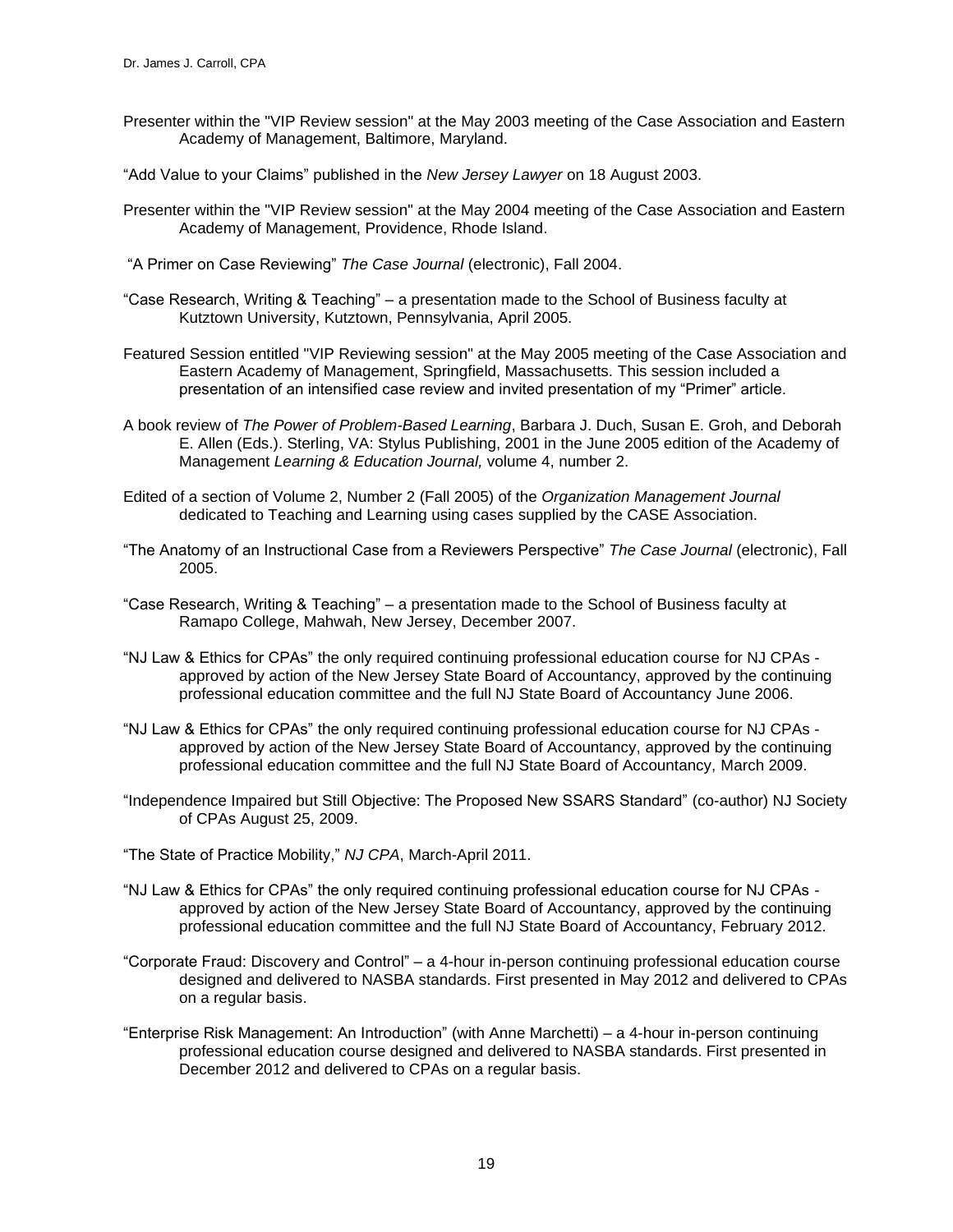- "Business Ethics: Dilemmas and Solutions" a 4-hour in-person continuing professional education course designed and delivered to NASBA standards. First presented in May 2013 and delivered to CPAs on a regular basis.
- "Enterprise Risk Management: Applications" (with Anne Marchetti) a 4-hour in-person continuing professional education course designed and delivered to NASBA standards. First presented in September 2013 and delivered to CPAs on a regular basis.
- "Control Concepts: Tools for Staying on Track" a 4-hour in-person continuing professional education course designed and delivered to NASBA standards. First presented in July 2013 and delivered to CPAs on a regular basis.
- "Enterprise Risk Management: Practices" (with Anne Marchetti) a 4-hour in-person continuing professional education course designed and delivered to NASBA standards. First presented in December 2013 and delivered to CPAs on a regular basis.
- "NJ Law & Ethics for CPAs" the only required continuing professional education course for NJ CPAs approved by action of the New Jersey State Board of Accountancy, approved by the continuing professional education committee and the full NJ State Board of Accountancy, April 2015.

"Code of Conduct: More than Just a Book of Rules" *NJCPA Magazine*, January 2017.

"NJ Law & Ethics for CPAs" the only required continuing professional education course for NJ CPAs approved by action of the New Jersey State Board of Accountancy, approved by the continuing professional education committee and the full NJ State Board of Accountancy, April 2018.

Online delivery authorization for the "NJ Law & Ethics for CPAs" course by

- NJ State Board of Accountancy January 2020
- National Association of State Boards of Accountancy January 2020
- "NJ Law & Ethics for CPAs" the only required continuing professional education course for NJ CPAs approved by action of the New Jersey State Board of Accountancy, approved by the continuing professional education committee and the full NJ State Board of Accountancy, November 2020.

#### **Author of Proprietary Pre-Publication Reviews of Textbooks on Entrepreneurship, Management, and Accounting Including**:

Richard M. Hodgetts and Donald F. Kuratko, Entrepreneurship - A Contemporary Approach, Dryden Press, 1987.

Ted Roselius, Entrepreneurship - Owning Your Own Business, Richard D. Irwin Publications, Inc. 1987.

Robert Anderson and John Dunkelberg, Designing Business Start-ups, Harper & Row, 1988. W. M. Greenfield, Developing New Ventures, Harper & Row, 1988.

John R. Schemmerhorn, Management for Productivity, 3rd edition, John Wiley & Sons, 1989. Bernard Keys & Robert A. Wells, Microtronics - An Adventure in Corporate Management (simulation software and related documentation), John Wiley & Sons, 1989.

- 
- Fred L. Fry, Entrepreneurship: A Business Plan Approach, South-Western Publishers, 1990.
- Daniel F. Jennings, Entrepreneurship and Corporate Revitalization: Multiple Perspectives, South - Western Publishers, 1991.
- Karl H. Vesper, New Venture Mechanics, Prentice-Hall, 1991.
- Norman M. Scarborough & Thomas W. Zimmerman, Entrepreneurship and Small Business Management (3rd edition), Macmillan Publishing Company, 1991.

Larson & Thuerbach, Entrepreneurship, Macmillan Publishing Company, 1991.

Knight, Entrepreneurship, and Innovation, John Wiley & Sons Publishers, September 1992. Mockler, Integrative Enterprise Management, Van Nostrand Reinhold, March 1993.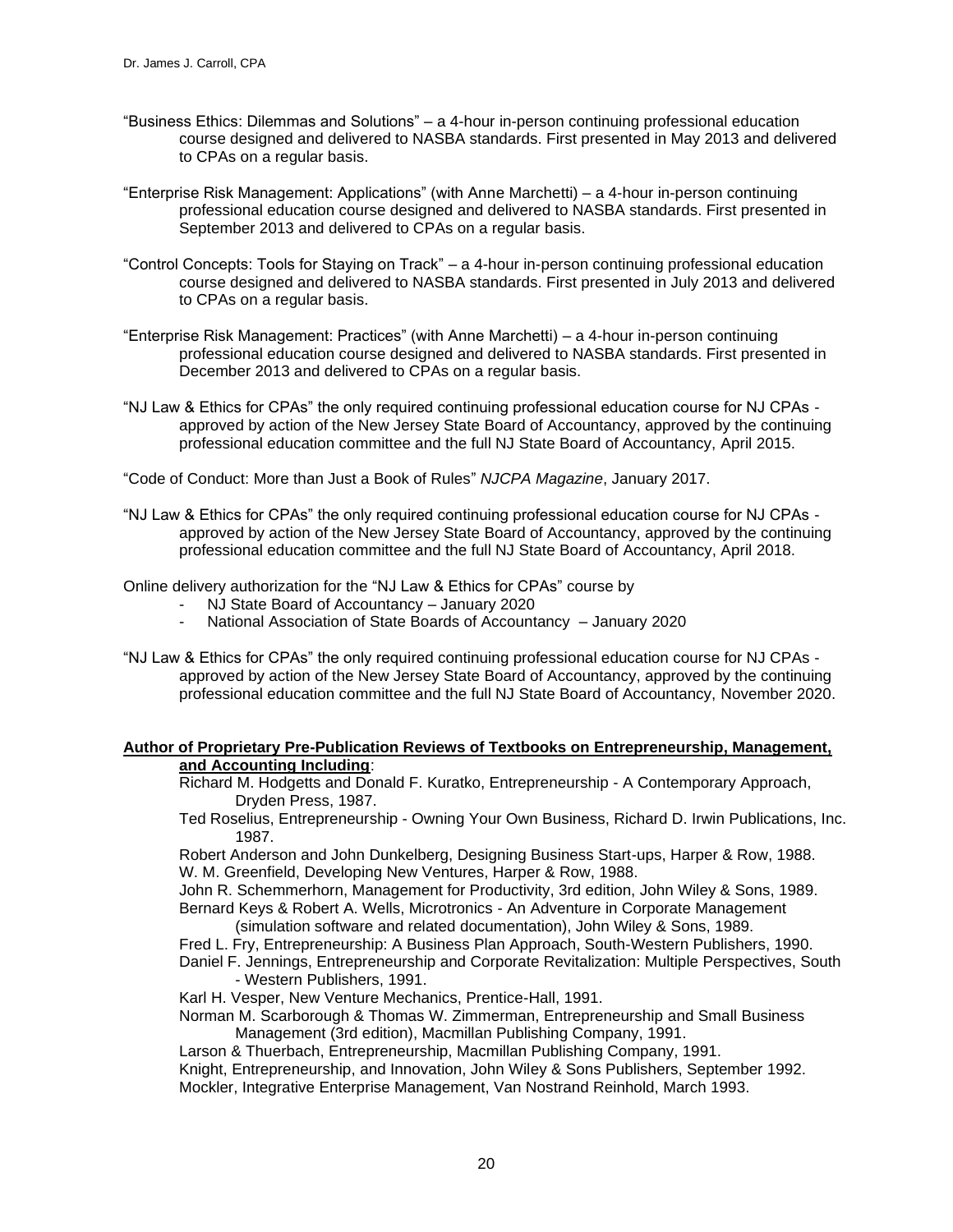Vroman and Luchsinger, Managing Organizational Quality, Richard D. Irwin Publishers, May 1993.

Karl H. Vesper, New Venture Cases, South Western Publishers, April 1993.

Kharbanda and Pinto, Successful Project Management, Van Nostrand, November 1993.

Turban, Ephraim, McLean and Wetherbe, Management Information Systems, John Wiley & Sons, Inc., February 1994.

Katsioloudes, Nale & Kuhlman, Strategic Management, John Wiley & Sons, May 1994. Kharbanda and Pinto, Project Failures: Lessons for Project Management, Van Nostrand, August

1994. Ajami and Kruger, Entrepreneurship and Global Competitiveness, John Wiley & Sons, July 1995. Kharbanda and Pinto, What Made Gertie Gallop: Lessons from Project Failures, Van Nostrand, January 1996.

Roth & Kleiner, The Learning Histories Library, Oxford University Press, December 1997. Buckless, Auditing Cases, Prentice Hall, March 1999.

Anonymous author, Forensic Accounting, Prentice Hall, June 1999.

Zeigenfuss, Organizational and Management Problem Solving, Sage Publications, July 1999. Karahan, Global Business Management, South-Western/International Thomson Publishing, July 1999.

- Galante, Joseph Internal Audit & Fraud Awareness for Management Prentice Hall, November 1999.
- Symposium presenter "Management Consultants and the Challenges of the 1990's" 1988 annual meeting of the Association of Management, Long Beach, California, October 1988.
- Symposium presenter "Public versus Private Strategic Management: Comparative Practices and a Case Study" - annual meeting of the Association of Management, Boston, Massachusetts, November 1989.
- Symposium presenter "The Pedagogy of Strategic Management: A Forum for Discussion" 1990 annual meeting of the Association of Management, Orlando, Florida, August 1990.
- Author of a discussant paper to papers presented by Ian MacMillan, Jerome Katz, and William B. Gartner in a symposium entitled "New Approaches to Entrepreneurship Research" - August 1988 annual meeting of the Academy of Management, Anaheim, Ca.
- Session Chair "Strategic Management and Strategic Thinking" 1988 annual meeting of the Human Resource Management / Organization Behavior Association, Long Beach, California, October 1988.
- Session Chair "The Development of Entrepreneurial Expertise" August 1990 annual meeting of the Academy of Management, San Francisco, Ca.
- Session Chair "Innovations in Course Design" May 1990 annual meeting of the Eastern Academy of Management, Buffalo, NY.
- Session Chair "Technology and Innovation" May 1991 annual meeting of the Eastern Academy of Management, Hartford, CN.
- Discussant "Small Business Tax Concerns" June 1990 annual meeting of the International Council for Small Business, Washington, DC.
- Discussant "Venturing: Entry Strategies and Other Issues" annual meeting of the Academy of Management, Entrepreneurship Division, August 1991, Miami, FL.
- Discussant "Consulting Applications" annual meeting of the Academy of Management, Management Consultation Division, August 1991, Miami, FL.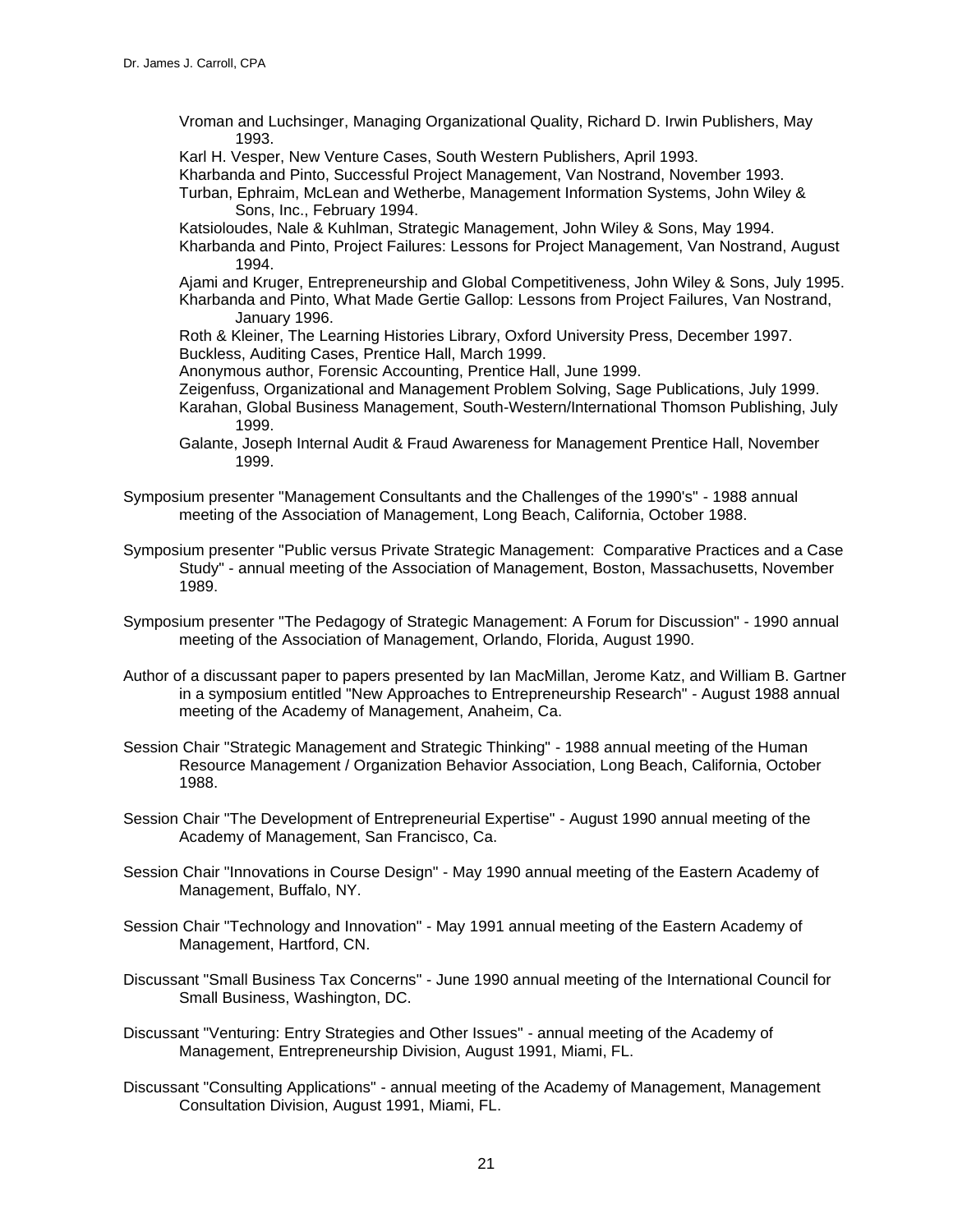- Discussant "External Environments" August 1990 annual meeting of the Association of Management, Orlando, Fla.
- Discussant "Life Cycles and Competition" August 1990 annual meeting of the Association of Management, Orlando, Fla.
- Session Chair "Effective and Competitive Strategies" August 1990 annual meeting of the Association of Management, Orlando, Fla.
- Reviewer of papers submitted to referee process for the Journal of Small Business Management approximately 40 papers reviews per year.
- Reviewer and referee of papers research papers submitted 1988, 1989, 1990, 1991, 1992, 1993, 1994, 1995, and 1996 annual meetings of the Academy of Management - Entrepreneurship, Management Education, and Management Consultation Division.
- Reviewer and referee of papers research papers submitted 1990, 1991, 1992 & 1993 annual meetings of the U.S. Association for Small Business & Entrepreneurship.
- Reviewer of papers submitted to referee process 1990 and 1991 annual meetings of the Association of Management.
- Received and acted as Project Director of a \$60,000 New Jersey Department of Higher Education grant plus matching college funds concerning the use of computers in the business curriculum - William Paterson College 1986-1988.
- Acted a Project Director 1987-1988 Faculty Development Grant program William Paterson College involving scholarly inquiry and educational delivery systems.
- Participant and Presenter William Paterson College "Writing Across the Curriculum" Symposium series 1987-1988.
- Participant 1991 World Congress of the International Council for Small Business (ICSB), June 1991, Vienna, Austria.

### **Continuing Professional Education**

As required to maintain my CPA license and other professional designations, I earned approximately 50- 60 CPEs (one CPE = one hour) each year in technical and professional courses.

### **Awards and Grants**

Selected to be an honored faculty member of the Delta Mu Delta Honor Society, 2009.

Winner 1986 Freedoms Foundation at Valley Forge Award for Excellence in Entrepreneurial Education.

- Winner \$7,500 Leavey Award for 1987 for Excellence in Private Enterprise Education from the Freedoms Foundation.
- Received and acted as Project Director of a \$60,000 New Jersey Department of Higher Education grant plus matching college funds for the development of computer applications in the business curriculum - 1986 to 1988.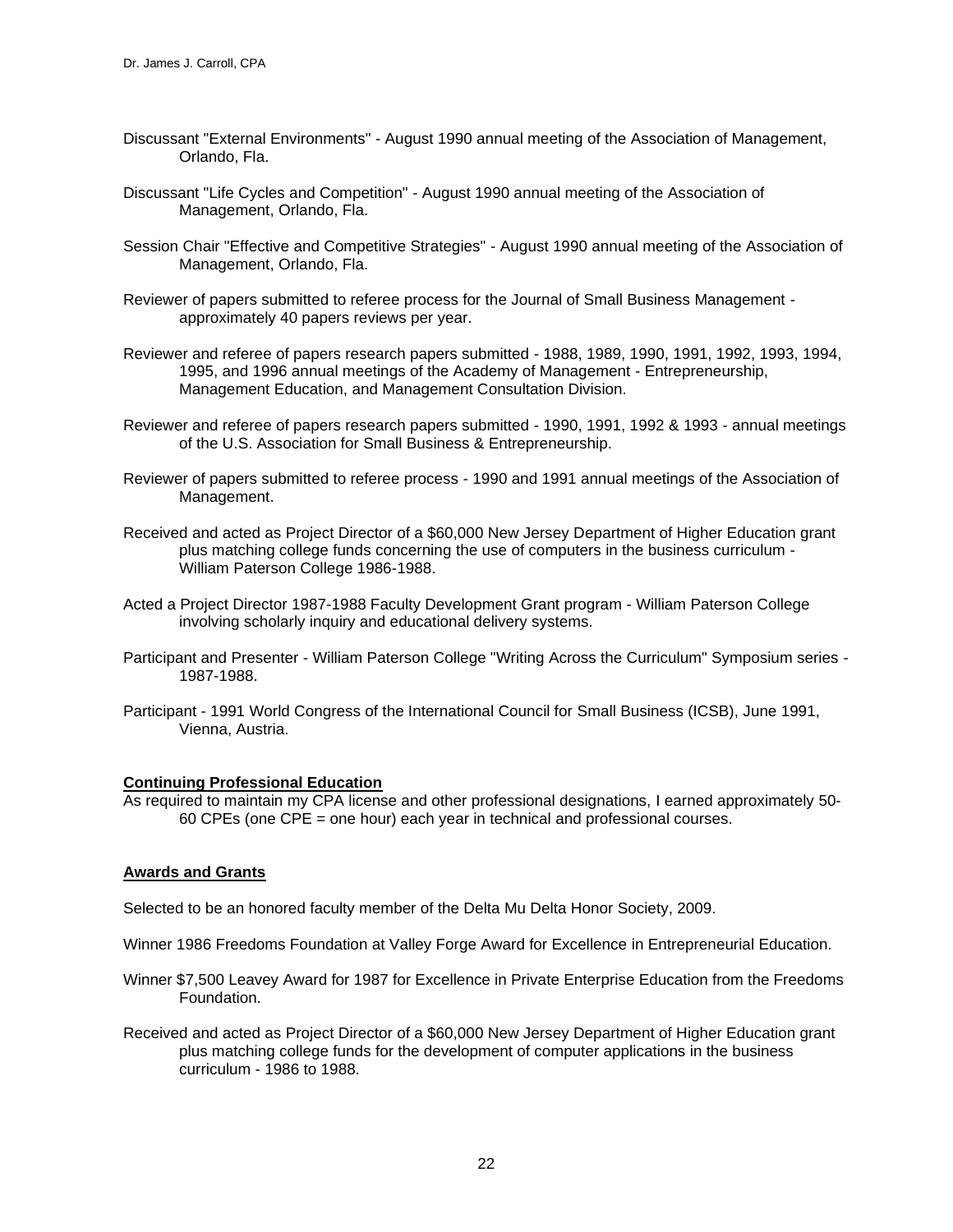- Selected as a Citizen Ambassador in the People to People Exchange Program scheduled for China in June 1989, Russia 1991, and Russia 1992.
- Selected as a reviewer and referee of research papers: The Academy of Management, Entrepreneurship division - 1988, 1989, 1990, 1991 & 1992; Managerial Consultation division - 1989, 1991 & 1992; The Eastern Academy of Management, 1989 and 1990; the International Council for Small Business - 1990 & 1992, the Association of Management - 1990.

Founder and organizer - William Paterson College New Venture Award program 1986-88.

- Selected as a reviewer for the Certified Management Accountant Examination -June and December 1987, June and December 1988.
- Selected as a grader for the Certified Management Accountant Examination June 1986 and December 1986.
- Achieved Certified Installer status CYMA-McGraw-Hill integrated accounting and financial management software - 1988.
- Achieved Certified Installer status Computer Associates, Inc. integrated accounting and financial management software - 1987.
- Selected as the Outstanding member of the editorial Board of *The Journal of Small Business Management* - 1996.

Selected as the Outstanding member of the editorial Board of *The Case Research Journal* - 2000.

Unsuccessful grant proposals:

- "An Exploratory Study of Small Business Financing Alternatives" submitted to the United States Small Business Administration, 1988.
- "Introductory Desktop Publishing Application" submitted to the New Jersey Department of Higher Education, 1987.
- "Faculty Development in Personal Computers" submitted to the New Jersey Department of Higher Education, 1985.

### **Adjunct Teaching Assignments**

William Paterson College - 1983 - Cost Accounting

Fairleigh Dickinson University - 1986 - Business Finance

Florida Institute of Technology - 1988 to 1998 - graduate level courses taught include Managerial Accounting, Management Information Systems, Financial Management, Seminar in Finance, Technology Management, New Venture Development, Business Ethics, Managerial Computer Applications, Marketing, and Business Policy.

New Jersey Institute of Technology - 1992, 1993, and 1994 - Business Policy (graduate level).

Central Michigan University – 1997 to 2001 – graduate courses in Administrative Planning & Control, Financial and Management & Control.